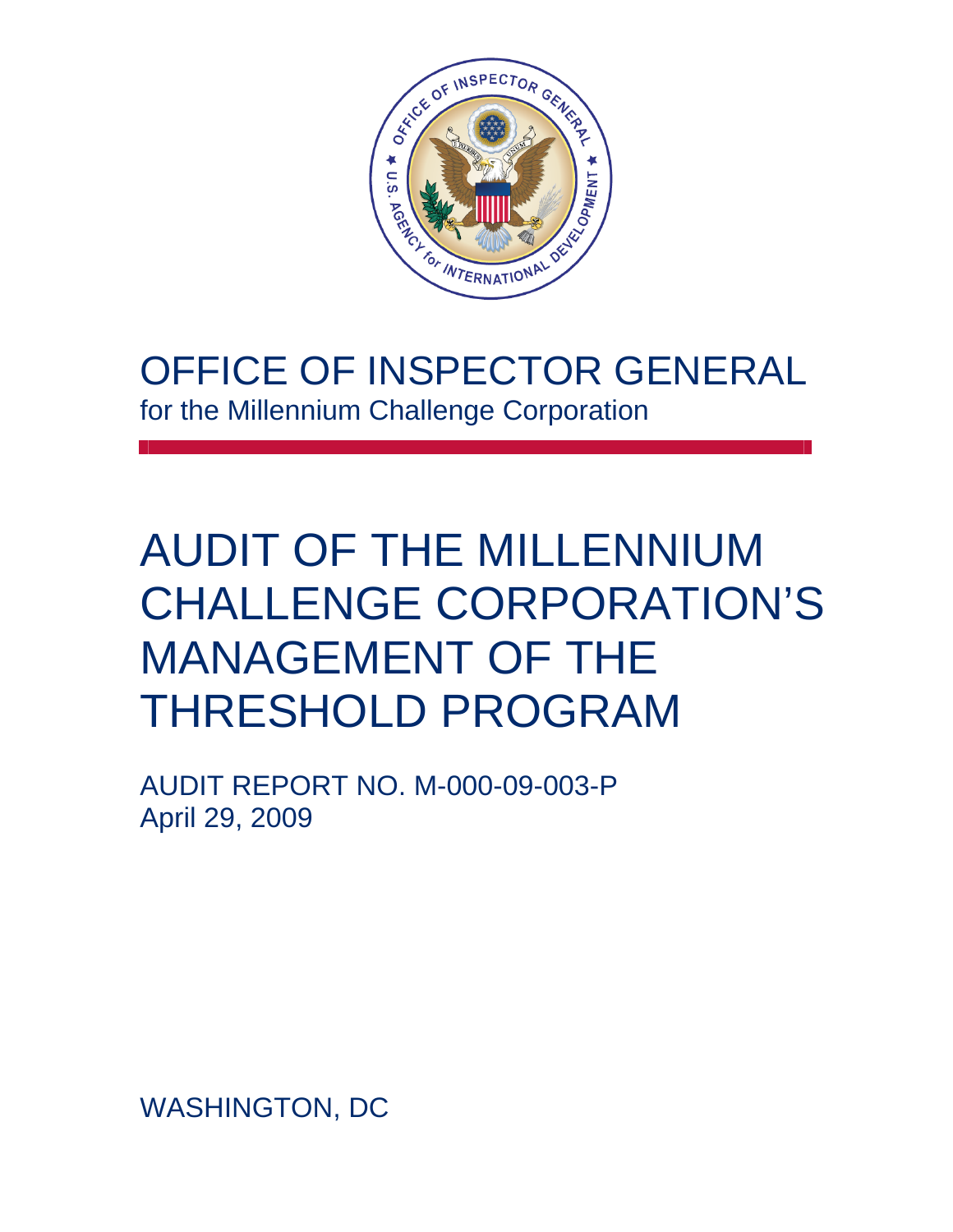

*Office of Inspector General for the Millennium Challenge Corporation* 

April 29, 2009

Mr. Rodney Bent Acting Chief Executive Officer Millennium Challenge Corporation 875 Fifteenth Street, N.W. Washington, DC 20005

Dear Mr. Bent:

This letter transmits the Office of Inspector General's final report on the *Audit of the Millennium Challenge Corporation's Management of the Threshold Program*. In finalizing the report, we considered your written comments to our draft report and included those comments in their entirety in Appendix II of this report.

The report contains nine audit recommendations for corrective action. We consider final action taken on recommendation 4 and management decisions on recommendations 1, 2, and 5 through 9 have been reached. A management decision is pending for recommendation 3.

Please provide my office written notice within 30 days of any additional information related to the actions planned or taken to implement recommendation 3.

I appreciate the cooperation and courtesy extended to my staff during this audit.

Sincerely,

Alvin Brown /s/ Assistant Inspector General Millennium Challenge Corporation

Millennium Challenge Corporation 1401 H Street N.W. Suite 770 Washington, DC 20005 www.usaid.gov/oig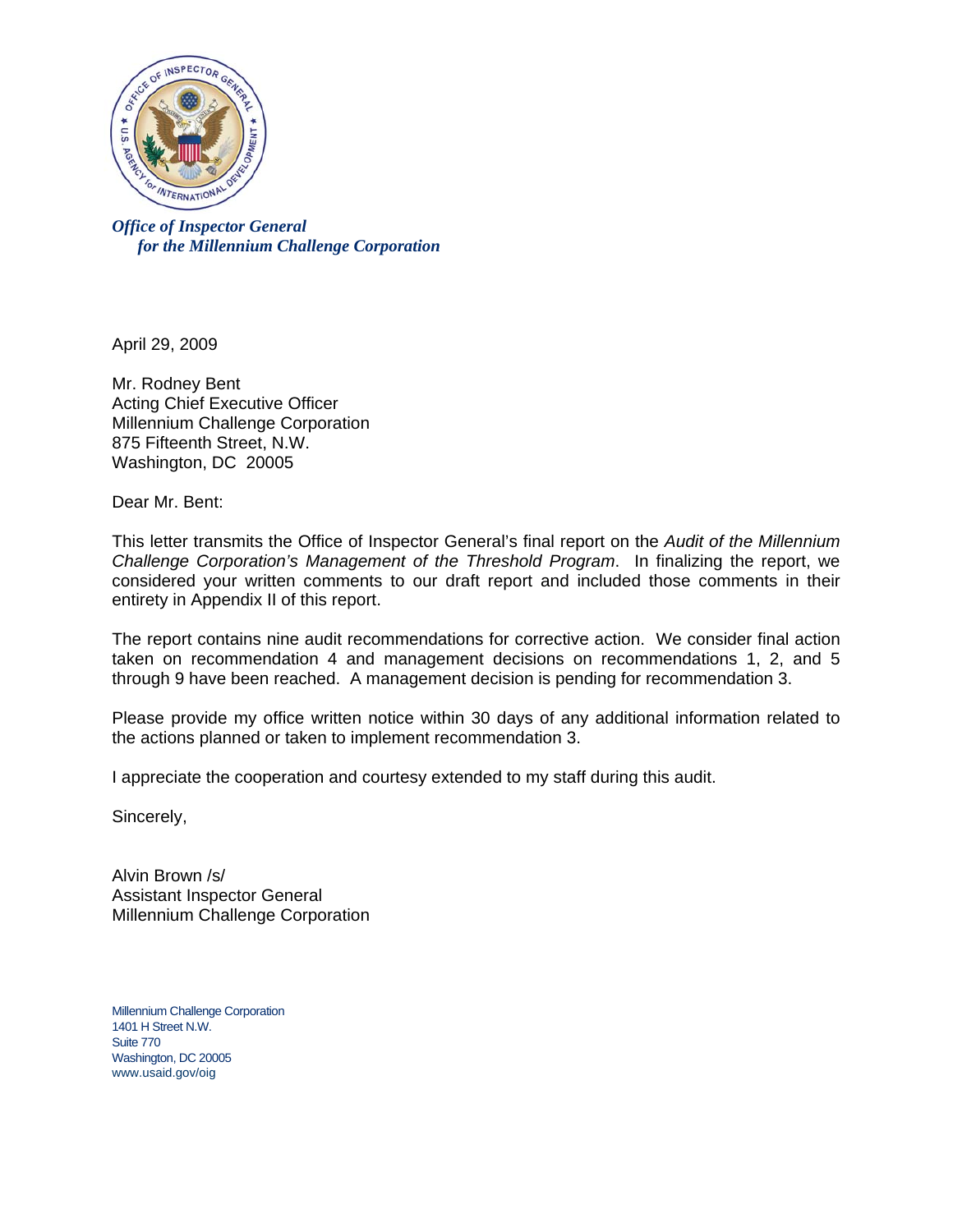# TABLE OF CONTENTS

| Has the Millennium Challenge Corporation's Threshold Program<br>assisted any countries with improving their indicators and                                              |
|-------------------------------------------------------------------------------------------------------------------------------------------------------------------------|
| Additional MCC Threshold Program<br>Guidance Needed on Measuring                                                                                                        |
| <b>Definitive Selection Criteria</b>                                                                                                                                    |
| <b>MCC Threshold Program Guidance</b>                                                                                                                                   |
| <b>Consultative Process May Benefit</b>                                                                                                                                 |
| Did the Millennium Challenge Corporation's approved<br>country Threshold Program achieve its planned results,<br>including improving the targeted policy indicator, and |
| Performance Indicators Could                                                                                                                                            |
| <b>MCC Lacked a Policy</b><br>Requiring an Information Technology Audit<br>be Performed and Ensuring that Audit Recommendations                                         |
| <b>Data Quality Assessments</b>                                                                                                                                         |
|                                                                                                                                                                         |
|                                                                                                                                                                         |
|                                                                                                                                                                         |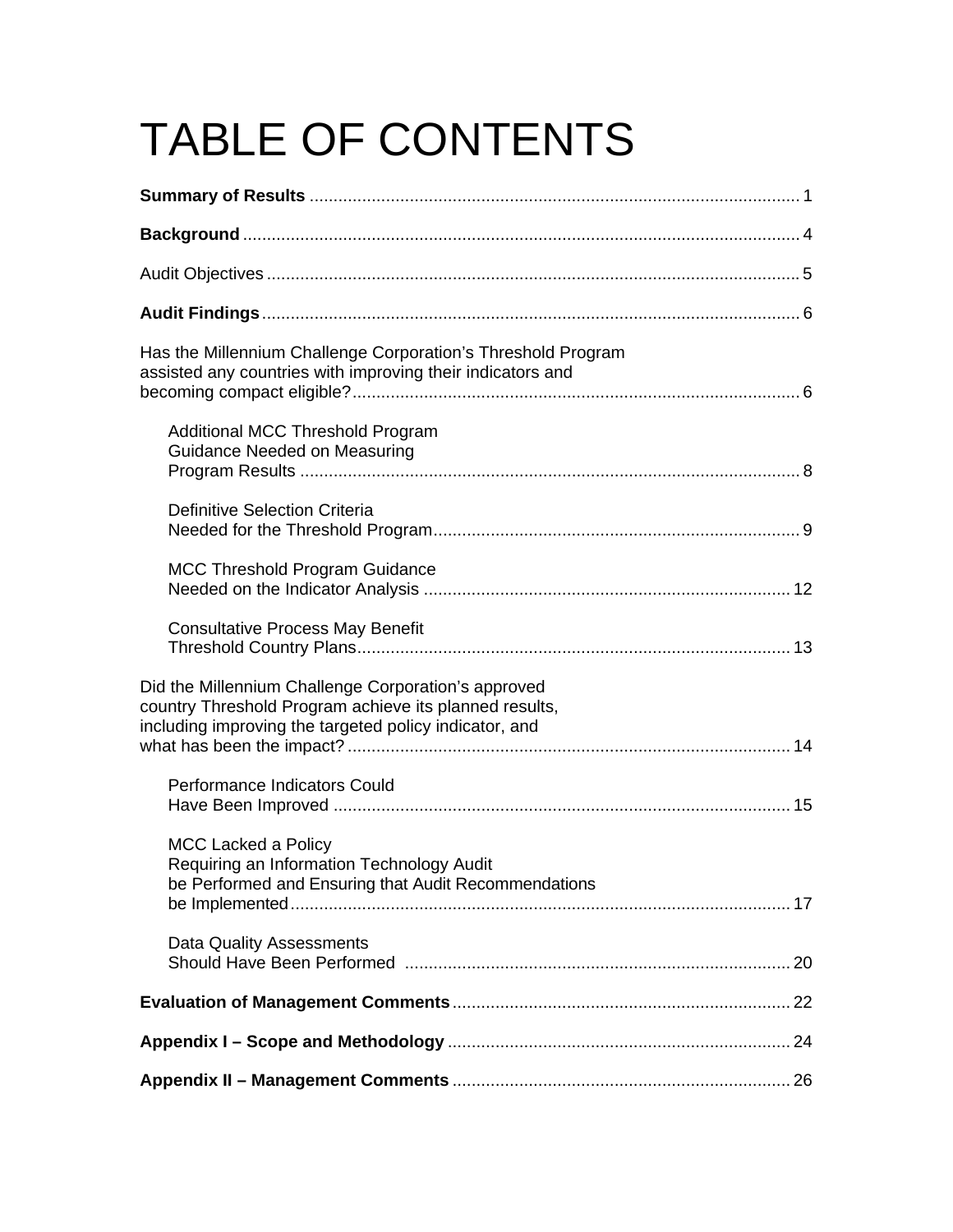| Appendix IV - Threshold Program Funds                                                |  |
|--------------------------------------------------------------------------------------|--|
| <b>Appendix V - Compact Status</b>                                                   |  |
| Appendix VI - Number of Months Threshold<br><b>Countries Became Compact Eligible</b> |  |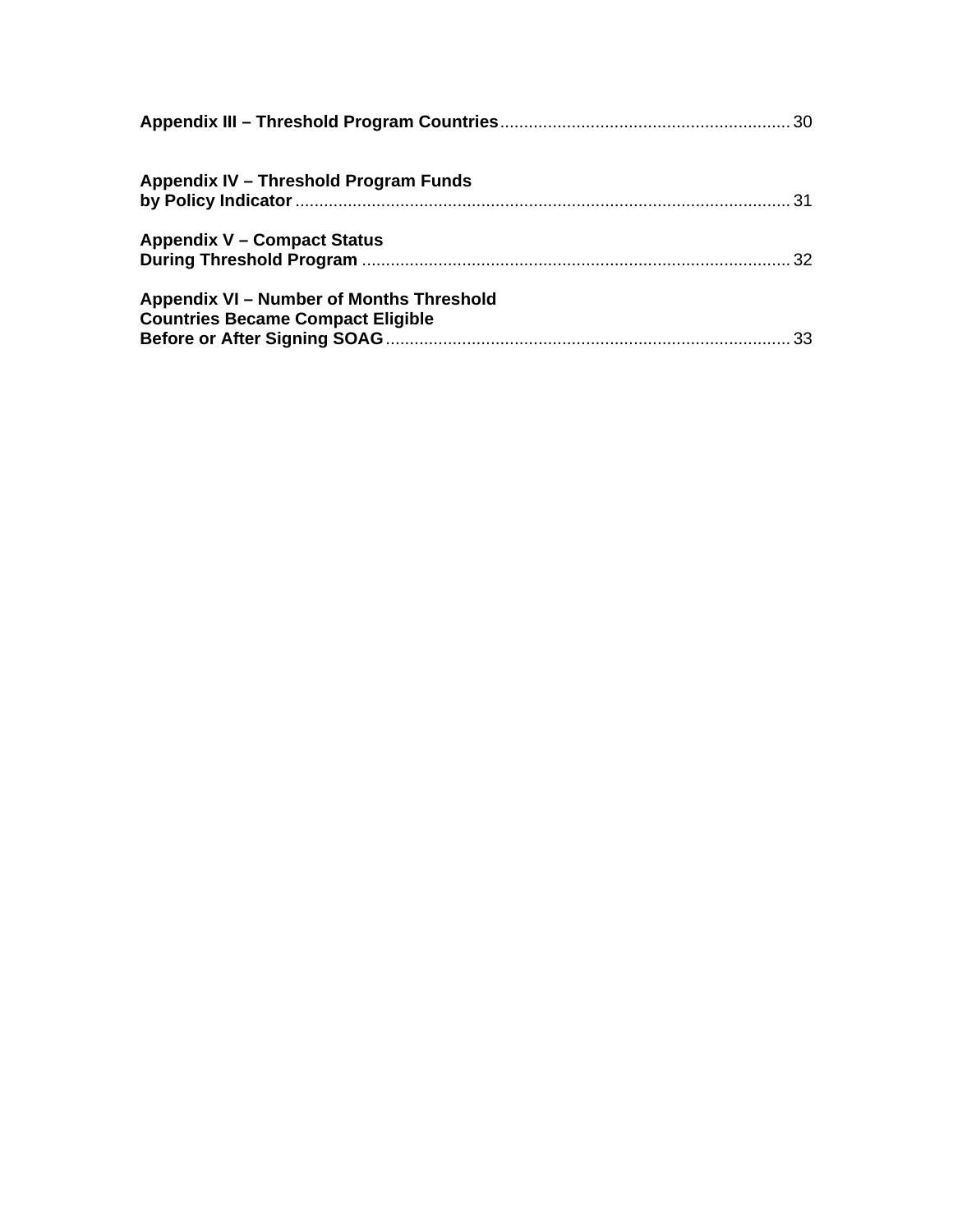## SUMMARY OF RESULTS

The Millennium Challenge Corporation's (MCC) Threshold Program was established with the Millennium Challenge Act of 2003 to assist countries that are close to qualifying for eligibility for compact assistance and have demonstrated a significant commitment to improving their performance on eligibility criteria.<sup>[1](#page-4-0)</sup> MCC assists countries by funding their Threshold Country Plans, which are designed to improve country performance in targeted policy areas that prevent the country from becoming compact eligible (see table 1, page 10). As of fiscal year (FY) 2008, MCC provided about \$440 million in funding to 19 countries for the Threshold Program. At that time, 17 of the 19 countries were participating in the program, and 2 had completed their Threshold Programs (see appendix III, page 30).

The objectives of this audit were to determine whether the Threshold Program assisted countries in becoming compact eligible by improving a targeted policy area (Control of Corruption<sup>[2](#page-4-1)</sup>), and whether the Threshold Program achieved its planned results and what has been the impact of the program (see page 5). We selected the Threshold Program in Albania to further conclude on the objectives.

Our audit did not reveal a clear indication that the MCC Threshold Program was assisting countries in becoming compact eligible. The audit found that MCC did design its Threshold Program to assist countries by ensuring that programmatic interventions focused on the targeted policy indicators where countries fall below the qualifying median point in comparison with their peers. However, the use of the corruption policy indicator to measure the success of MCC's Threshold Program is problematic for several reasons, including attribution of MCC's efforts and other factors such as ongoing government reforms and other donor activity.

The Threshold Program as currently designed and implemented contained several deficiencies noted during the audit. MCC's guidance provided general criteria for selecting countries to participate in the Threshold Program, but the criteria may not be stringent enough to ensure that the selected countries can reach compact eligibility within 3 years (see page 9). Also, MCC did not develop guidance on the use of the Indicator Analysis, which would reinforce the importance of linking identified weaknesses to the targeted policy indicators (see page 12). Finally, unlike the Compact Development process, the Threshold Program does not require a consultative process with a wide range of stakeholders to identify and prioritize specific projects, even though such a process could achieve a greater sense of country ownership and help sustain the changes (see page 13).

MCC acknowledges that countries can become compact eligible without completing their Threshold Program because of the nature of the selection process; even so, MCC

<span id="page-4-0"></span>**TECOM 2012**<br><sup>1</sup> Compact eligibility is determined by country performance on 17 policy indicators, with country performance on these indicators published annually in MCC's Scorebook. MCC obtains the data for the indicators from independent third parties that conduct data gathering and analysis of country data to arrive at their conclusion on country performance. MCC evaluates country eligibility annually on the basis of these policy indicators and, to qualify for compact assistance, a country must pass 9 of the 17 indicators, plus the Control of Corruption indicator.<br><sup>2</sup> Central of Corruption represents 52 persont of the funded pregrams. See appen

<span id="page-4-1"></span>Control of Corruption represents 53 percent of the funded programs. See appendix IV, page 31.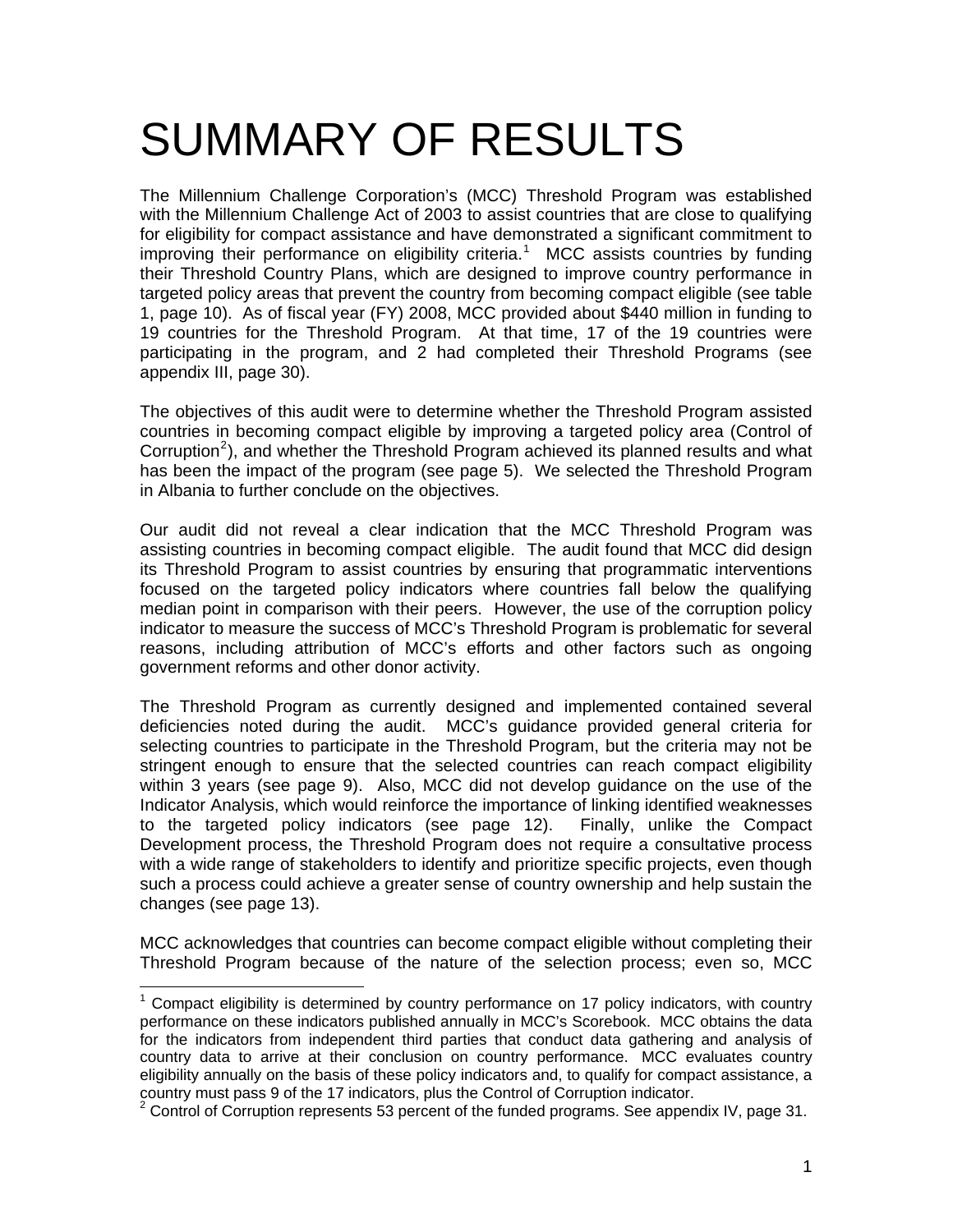continues with a country's Threshold Program because of the extensive effort and money the country invests in developing its program. Countries have also become compact eligible and received compacts without participating in the Threshold Program. Based on the following analysis, country eligibility for compact assistance cannot be attributed to Threshold Program results:

- Eight of the 12 countries that will complete the Threshold Programs as of the end of FY 2009 became compact eligible before completing their Threshold Programs. Three of the eight countries became compact eligible as early as about 1 month before or 1 month after their Threshold Program started (see appendix VI, page 33).
- Three of the 12 countries did not become compact eligible. Two of the three countries did not become compact eligible after completing their Threshold Programs but instead MCC approved another Threshold Agreement (Stage II). Both of these countries were approved for Stage II agreements between 3 and 5 months before their first Threshold Programs ended. Also, one of the three countries' Threshold Program is still on-going and will end in September 2009.
- One of the 12 countries received compact assistance about 11 months before its Threshold Program ended.

In Albania, the program did not achieve the MCC stated goal of improving the targeted policy indicator (Control of Corruption) so that Albania could become compact eligible. The corruption indicator for Albania was at the 23rd percentile at the start of the Threshold Program and declined to the 22nd percentile when it was being considered for a Stage II Threshold Program. Nonetheless, according to the information reported by MCC, the program did reduce corruption and bribery in tax administration, public procurement, and business registration by 23 percent, 25 percent, and 19 percent, respectively. Furthermore, only 6 out of 38 indicators (16 percent) did not meet their targets.

Even so, the audit team identified a number of issues that are specific to the Albania Threshold Program. Performance indicators that were initially developed by Albania, USAID, and MCC in January 2006 were not always measurable, relevant, or attributable to the project intervention. An assessment of performance indicators developed in January 2006 resulted in almost half the indicators being removed from the Albanian Threshold Program projects in April 2008 (page 15). Also, the Albanian Threshold Program included developing an information technology (IT) system to help reduce corruption in tax administration, public procurement, and business registration (electronic government or e-government), but the system lacked internal controls (page 17). Finally, data quality assessments were not performed on Threshold Program data to ensure that accurate data were being reported and indicators were being met. The lack of a data quality assessment may affect the accuracy of the data that MCC used to report the results of the Albanian Threshold Program and that the Office of Inspector General used to analyze the program results (see page 20).

This report contains nine recommendations to MCC's vice president, Department of Policy and International Relations: (1) evaluate the effectiveness of the Threshold Program in regards to assisting countries in becoming compact eligible; (2) develop guidance on performance monitoring with a particular focus on the policy indicators,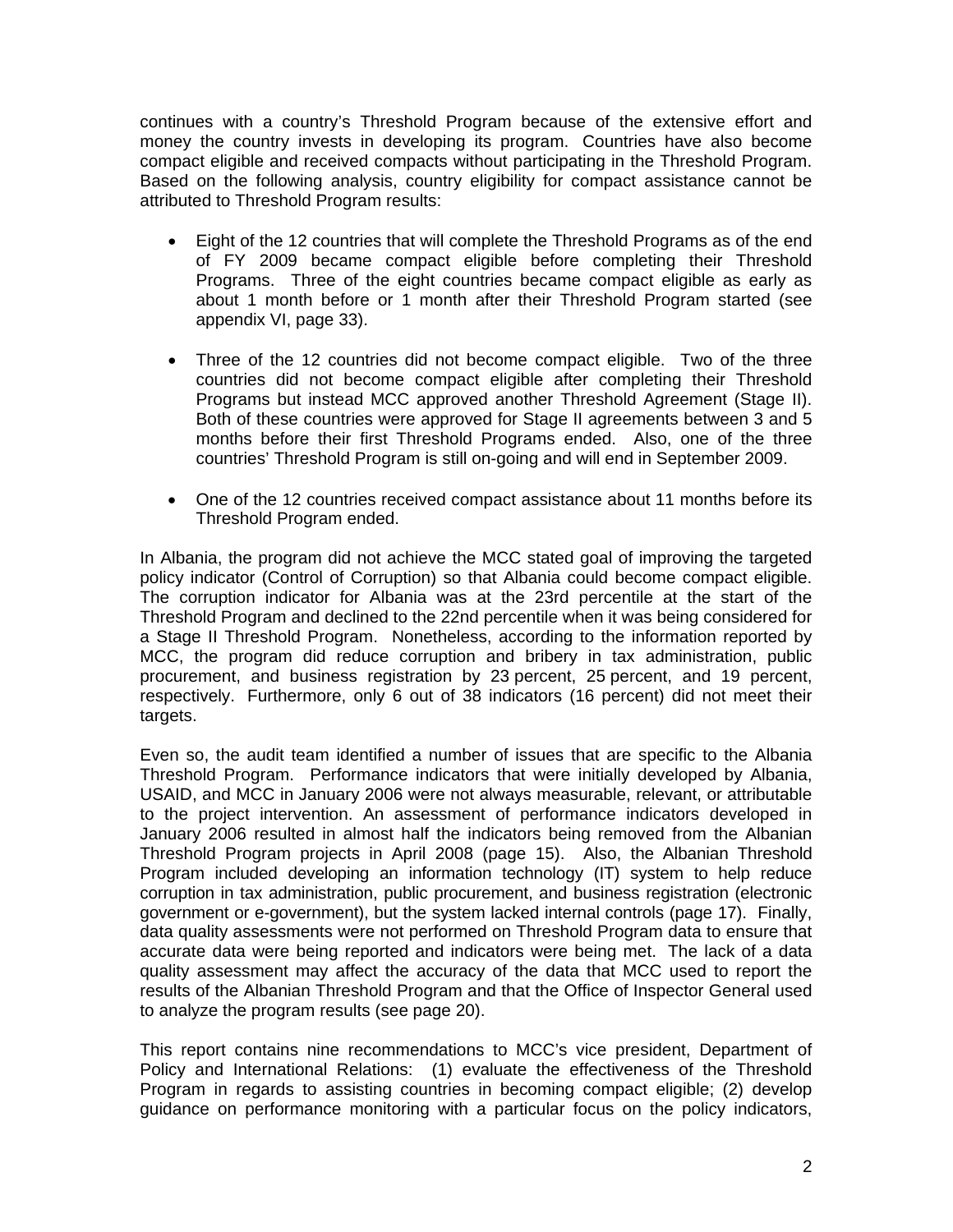which describes the limitations, where they exist, of measuring MCC's impact in MCC's decisional documents on these limitations; (3) develop more definitive guidance for selecting countries for the Threshold Program; (4) develop policy guidance on the Indicator Analysis; (5) develop guidance on a consultative process and its use in developing Threshold Country plans; (6) develop additional monitoring and evaluation requirements for the Threshold Program; (7) require that an IT audit be performed when appropriate to help ensure functionality and sustainability of the IT system; (8) develop a plan to ensure that deficiencies identified in an audit will be corrected; and (9) develop guidance requiring data quality assessments be performed at an appropriate time during the Threshold Program (see pages 7, 9, 11, 12, 13, 17, 20, and 21).

Appendix II contains the management comments in their entirety. In its comments, MCC concurred with eight of the nine recommendations. MCC did not agree with the recommendation that MCC should develop more definitive guidance for selecting countries for the Threshold Program. However, the OIG believes this recommendation is still valid because the criteria for selecting countries for Threshold Program assistance should be as specific and as transparent as the criteria for selecting countries for compacts.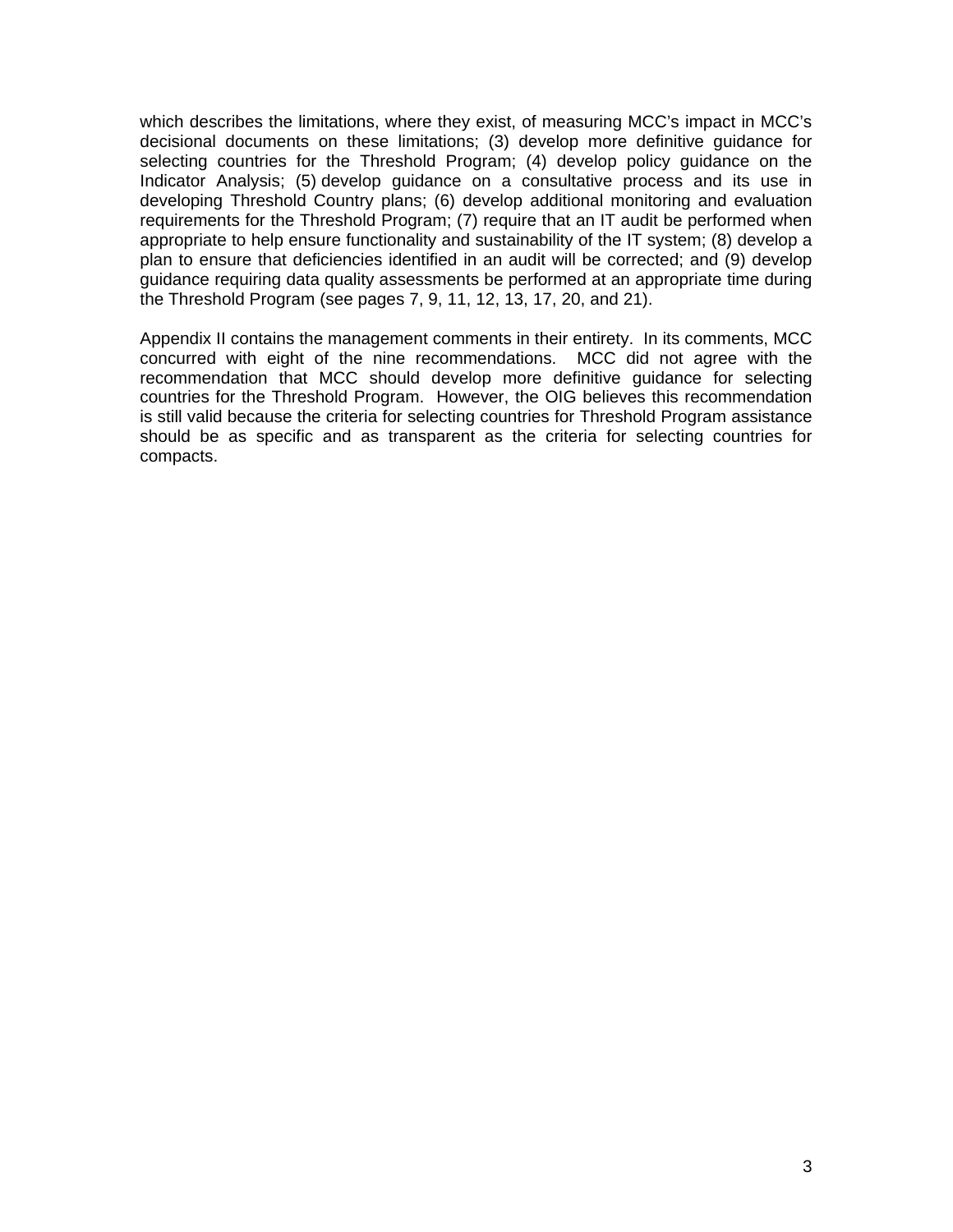## BACKGROUND

The Millennium Challenge Corporation's (MCC) Threshold Program was designed to assist countries that are close to qualifying on the eligibility criteria for Millennium Challenge Account (MCA) compact assistance and have demonstrated a significant commitment to improving their performance on the criteria. The U.S. Agency for International Development (USAID), working with MCC, is the primary agency overseeing Threshold Program implementation. Other U.S. agencies may provide assistance with the Threshold Program. MCC may spend up to 10 percent of its annual appropriation on the program.

Compact assistance gives countries access to a 5-year grant to pursue national priorities that will reduce poverty and increase economic growth. MCA compact eligibility is determined by a country's performance as measured by 17 policy indicators in three categories: (1) Ruling Justly, which includes the Control of Corruption indicator; (2) Investing in People; and (3) Economic Freedom. MCC annually publishes countries' performance in its Scorebook, which illustrates each country's relative performance ranking compared to its peers as measured by per capita income.

A country must receive a passing score on its Control of Corruption indicator to be eligible for compact assistance, so MCC has made significant investments in anticorruption projects. As of September 30, 2008, MCC had invested about \$440 million in Threshold Program grants in 19 countries; for 15 of these countries, about \$231 million, or 53 percent of the funds, was provided to help them reduce corruption. (See appendix IV, page 31, for Threshold Program funds by policy indicator.)

MCC obtains the indicators from independent third-party institutions that rely on objective, publicly available data and an analytically rigorous methodology. In particular, the World Bank Institute (WBI) produces the Control of Corruption indicator and others as part of its Worldwide Governance Indicators research project. WBI develops the indicators by measuring perceptions of governance; according to WBI, perceptions matter because citizens base their actions on their perceptions, impressions, and views. The Control of Corruption indicator is an aggregate of 25 sources of information, and measures perceptions of the extent to which public power is exercised for private gain, including both petty and grand forms of corruption. One example of a source is the Business Environment and Enterprise Performance Survey produced by the World Bank and European Bank for Reconstruction and Development, which gathered information from firms on "irregular" and "unofficial" payments.

MCC has guidelines in place for the Threshold Program that discusses the purpose and principles of the program, as well as establishes the process for participating in the program. For instance, each country is required to develop a Threshold Country Plan, which proposes specific projects to address the targeted policy indicator. According to MCC, the Indicator Analysis is shared with the threshold country government to facilitate the government's understanding of performance as measured by the indicators and is intended to help guide the government toward areas where indicator performance can be improved for use in the Threshold Country Plan. Also, the Indicator Analysis is intended to stimulate dialog between MCC and the government, and establish targets of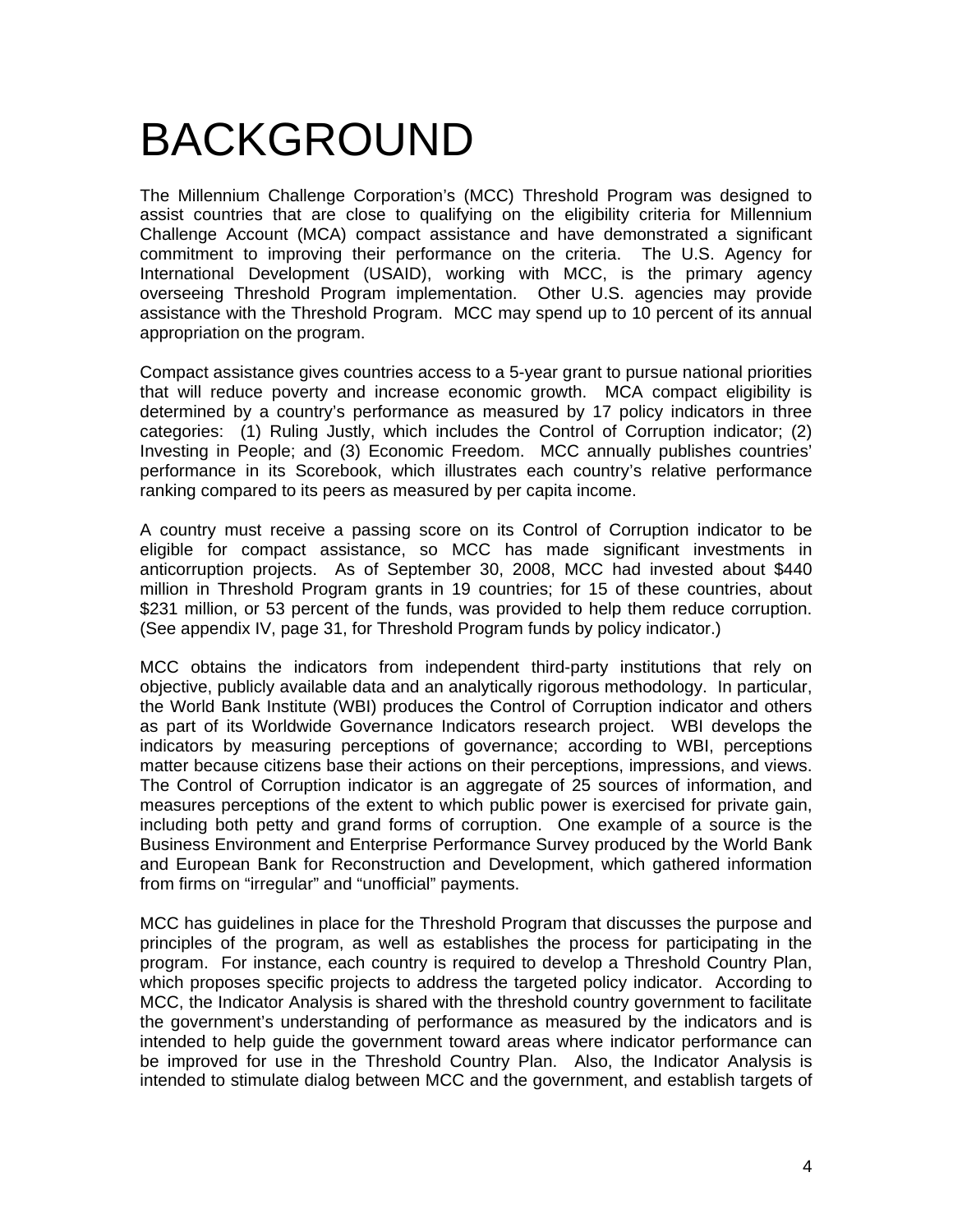opportunity for a Threshold Program. MCC sends a team member to each threshold country as part of the Indicator Analysis process.

In particular, the Indicator Analysis identifies the specific targeted policy indicators that the country has failed and then details and categorizes the specific underlying source information used by WBI to arrive at the policy indicators. The source information provides the results of surveys and analyses, for instance on the extent and nature of corruption within a country. The Indicator Analysis does not recommend or prioritize the results. That responsibility is left to the country when it develops its Threshold Country Plan.

For this audit, the Office of Inspector General selected the Albania Threshold Program to review. When Albania was selected as a threshold country in fiscal year (FY) 2004, it was at the 46th percentile<sup>[3](#page-8-0)</sup> for Control of Corruption and performed poorly in the Economic Freedom category in comparison with its lower income country peers. However, because Albania has now become a lower middle income country, its Control of Corruption indicator was rated at the 23rd percentile in 2006, when it submitted its Threshold Country Plan. Albania's Threshold Country Plan (\$13.85 million) was designed to reduce corruption in three areas: tax administration, public procurement, and business registration. The Threshold Country Plan included e-government systems in all three areas to reduce corruption by increasing transaction transparency and reducing personal interaction between citizens and government employees where bribery often occurred.

#### **AUDIT OBJECTIVES**

The Office of the Assistant Inspector General for the MCC conducted this audit as part of its FY 2008 audit plan. The objectives of this audit were to answer the following questions:

- Has the Millennium Challenge Corporation's Threshold Program assisted any countries with improving their indicators and becoming compact eligible?
- Did the Millennium Challenge Corporation's approved country Threshold Program achieve its planned results, including improving the targeted policy indicators, and what has been the impact?

<span id="page-8-0"></span>  $3$  A country must score at least in the 50th percentile in order to become compact eligible.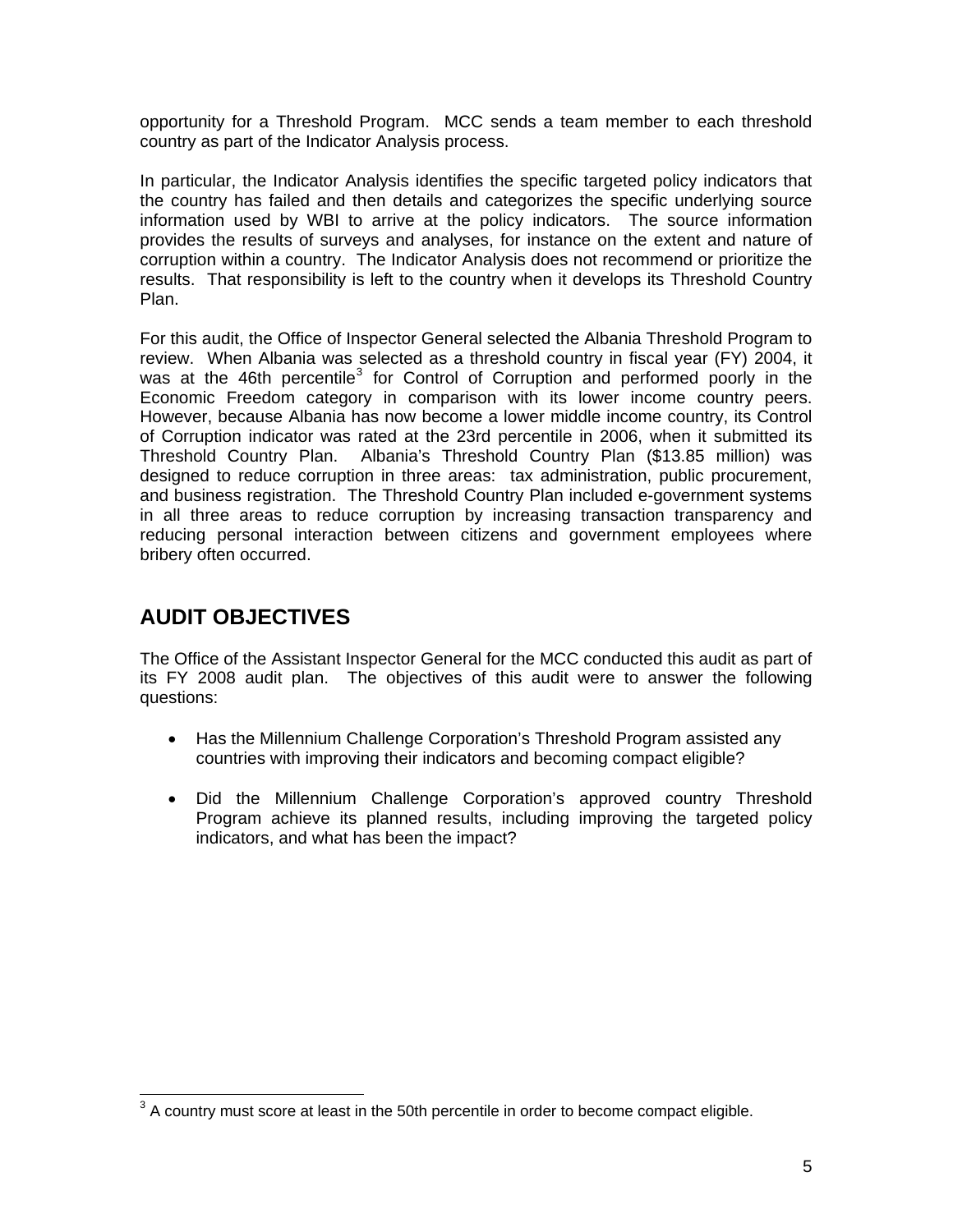# AUDIT FINDINGS

#### **Has the Millennium Challenge Corporation's Threshold Program assisted any countries with improving their indicators and becoming compact eligible?**

Our audit did not reveal a clear indication that the Millennium Challenge Corporation's (MCC) Threshold Program was assisting countries in becoming compact eligible. Based on the following analysis, country eligibility for compact assistance cannot be attributed to Threshold Program results:

- Eight of the 12 countries that will complete the Threshold Programs as of the end of fiscal year (FY) 2009 became compact eligible before completing their Threshold Programs. Three of the eight countries became compact eligible as early as about 1 month before or 1 month after their Threshold Program started (see appendix VI).
- Three of the 12 countries did not become compact eligible. Two of the three countries did not become compact eligible after completing their Threshold Programs but instead MCC approved another Threshold Agreement (Stage II). Both of these countries were approved for Stage II agreements between 3 and 5 months before their first Threshold Programs ended. Also, one of the three countries' Threshold Program is still on-going and will end in September 2009.
- One of the 12 countries received compact assistance about 11 months before its Threshold Program ended.

Nevertheless, MCC has designed its Threshold Program to help countries by ensuring that programmatic interventions focus on the targeted policy indicators where countries fall below the qualifying median point in comparison with their peers. MCC has Threshold Program guidance and a defined process in place for (1) identifying country performance using 17 objective policy indicators; (2) selecting countries for participation in the Threshold Program that fall short on the indicators, but that MCC anticipates can become compact eligible after successfully completing the Threshold Program; (3) diagnosing areas of weakness in indicator performance through an Indicator Analysis and providing the analysis to the country for use in developing a plan to address the targeted policy indicators; (4) requiring the country to submit a Threshold Country Plan, which proposes projects to address the targeted policy indicator; and (5) reviewing and approving the plan.

However, we noted a number of deficiencies in the design and implementation of the Threshold Program where improvements can be made as detailed in the following sections. MCC needs to:

- improve guidance for measuring program results;
- clarify selection criteria;
- develop guidance for the Indicator Analysis; and,
- require a consultative process for the Threshold Country Plans.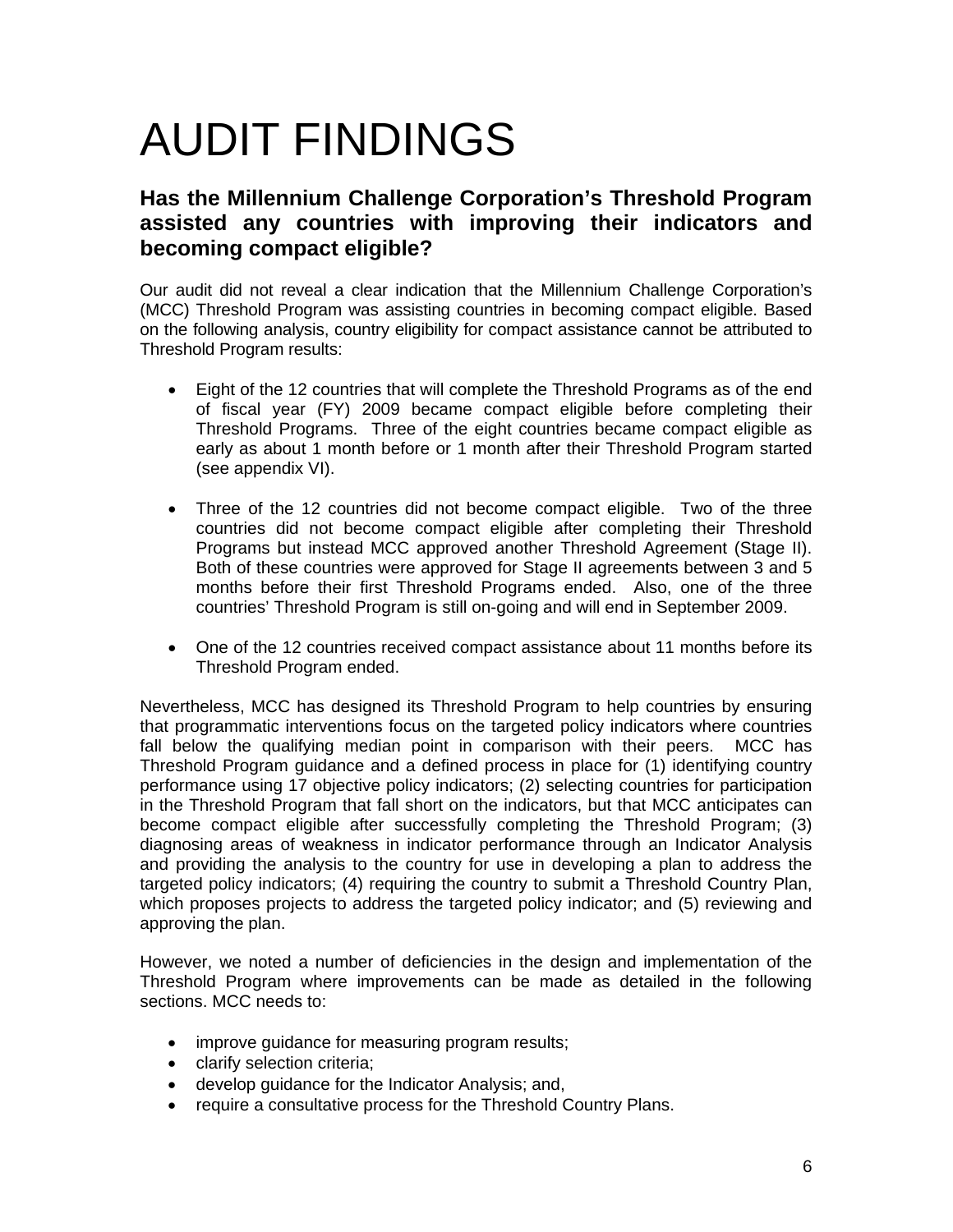We also identified deficiencies related to the Albania Threshold Program that may apply to other Threshold Programs. MCC needs to:

- improve performance indicators,
- develop IT system internal controls, and
- perform timely data quality assessments.

With respect to the objective, changes in the countries' scores on the Control of Corruption policy indicator cannot feasibly be attributed to MCC efforts because of a number of factors, including the nature and design of the indicator and other external factors. Many factors outside of MCC's Threshold Program, such as government reforms, other donor activity, and changes in political parties, take place concurrently with the program and impact perceptions. Finally, the sources for the Control of Corruption indicator do not specifically capture MCC's activities in country as part of the World Bank Institute's (WBI) methodology. Nevertheless, MCC stated in one internal decisional memorandum that the Stage I Threshold Program would change Albania's Control of Corruption score. In the decisional memorandum for Stage II, MCC stated that the changes to the scores were attributed to the Stage I Threshold Program. Although specific programs are designed to improve the targeted policy indicator, MCC has little or no assurance that changes in the Albanian Control of Corruption indicator score are a direct result of its efforts, and MCC should be cautious in stating its achievements.

Regarding the design of the Albanian Threshold Country Plan, MCC reviewed and approved the plan and determined that the proposed projects (tax administration, public procurement, and business registration) addressed the targeted Control of Corruption policy indicator. Along with MCC's approval, an Organization for Security and Cooperation in Europe report on *Best Practices in Combating Corruption*[4](#page-10-0) independently cited these areas and identified specific activities where corruption could be curbed. The implementation of the Threshold Country Program did achieve reductions in corruption as measured by the specific project indicators (versus the targeted policy indicator). In particular, the projects' indicators showed reductions in bribery related to taxation, public procurement, and business registration.

*Recommendation No. 1: We recommend that the Millennium Challenge Corporation's vice president, Department of Policy and International Relations, evaluate the effectiveness of the Threshold Program in regards to assisting countries in becoming compact eligible.* 

-

<span id="page-10-0"></span><sup>&</sup>lt;sup>4</sup> Organization for Security and Co-operation in Europe, Office of the Co-ordinator for Economic and Environmental Activities, Vienna, Austria, undated.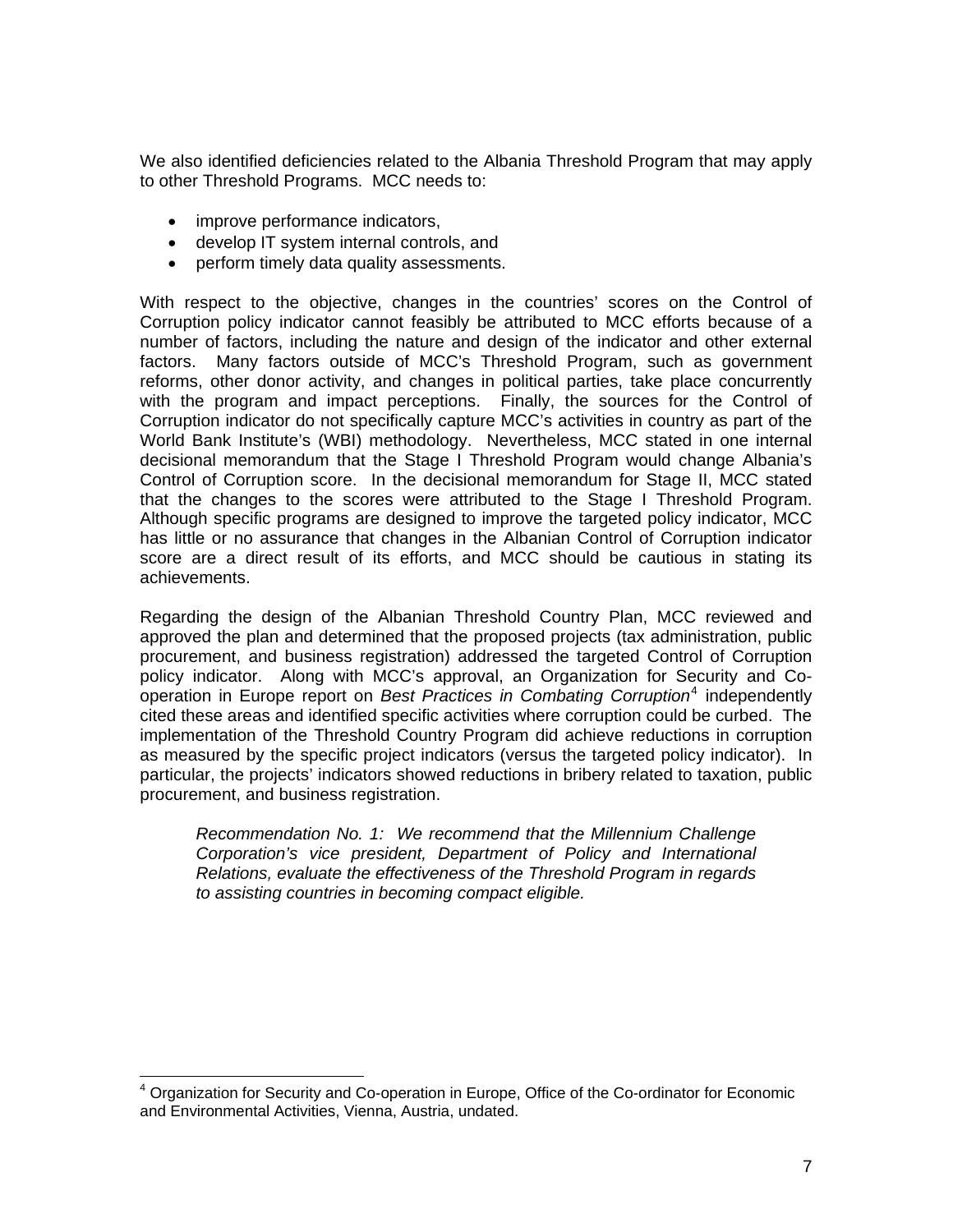#### **Additional MCC Threshold Program Guidance Needed on Measuring Program Results**

Summary: MCC attributed changes in countries' Control of Corruption indicator scores to its anticorruption interventions, but the changes were not clearly attributable to MCC's efforts. USAID's Automated Directives System (ADS) 203.3.4.2, *Characteristics of Good Performance Indicators*, states that performance indicators should measure changes that are clearly and reasonably attributable to USAID (or U.S. Government, as appropriate) efforts. At the time of this audit, MCC had certain guidance in place, but did not have guidance describing attribution limitations. MCC has little or no assurance that changes in the Control of Corruption indicator score can be fully attributed to its efforts, and it should be cautious in stating its achievements.

MCC attributed changes in countries' Control of Corruption indicator scores to its anticorruption interventions, but the changes were not clearly attributable to MCC's efforts. Numerous documents, including Threshold Country Plans, the USAID Strategic Objective Grant Agreement, and the implementing partner agreement, identified the goal of achieving a specific numerical improvement in the targeted policy indicators as a measure of success. Also MCC used anticipated changes in Albania's Control of Corruption scores to support the rationale for funding the threshold programs in its decisional memoranda and reporting program results. Specifically, MCC used a Control of Corruption Index above the median as a measure of success for the Threshold Program in Albania for both Stage I and Stage II although for Stage II, MCC tempered this goal with caveats and assumptions on the estimated impact. For instance, for the Stage I Threshold Program, the *Success Indicators* for the procurement project states that the outcome target of the project was a Control of Corruption score above the median in 24 months. A median score is required in order to be compact eligible. Also, the business registration project had the identical target of achieving a Control of Corruption score above the median in 24 months. In addition, MCC stated in a decisional memorandum that "Albania has continued significant improvements on the World Bank Institute (WBI) *Control of Corruption* index since beginning implementation of its Threshold Program."

In a discussion on the indicator and its use in measuring the impact of MCC's Threshold intervention, a WBI official stated that the governance indicators are not designed to measure the effect of a specific program. The WBI official stated that the best way to measure a project is by using indicators specifically designed to capture the results of that project and that the governance indicator surveys used to develop the Control of Corruption indicator do not capture MCC's specific efforts. An MCC official agreed with the WBI's assessment, stating that measuring impact of an intervention on the targeted policy indicator would be difficult because of the many ongoing changes within a country. An MCC official also stated that difficulties with attribution are well-known when it comes to changes in the Control of Corruption indicator.

MCC has guidelines in place for compact development that state the intervention must directly affect a targeted indicator, but guidelines for the Threshold Program in the *Outline for a Threshold Country Plan* did not clearly describe limitations in attribution.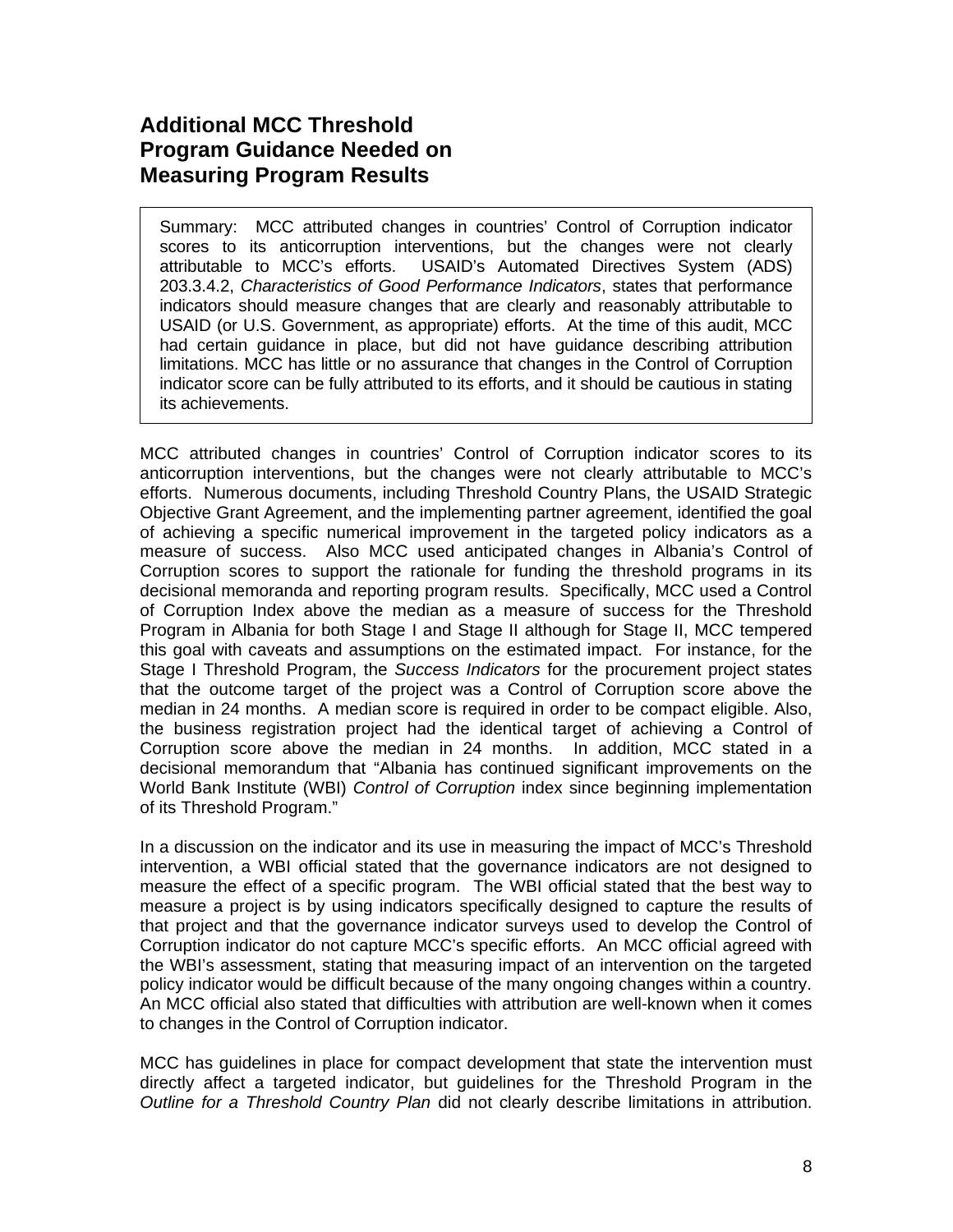Also, MCC did not have a monitoring and evaluation (M&E) specialist in place when developing the Albanian Stage I Threshold Country Plan, although this position subsequently has been filled. Similarly, USAID guidance (ADS 203.3.4.2, *Characteristics of Good Performance Indicators*) provides that indicators should measure changes that are clearly and reasonably attributable to the program, and that attribution exists when the outputs have a logical and causal effect on the results being measured by a given performance indicator.

The goal of the Threshold Program is to improve the targeted policy indicators, and a natural extension of this goal is to attribute changes to a country's score to the Threshold Country Plan. However, the nature of the indicators, and in particular the Control of Corruption indicator, makes attribution to the Threshold Country Plan difficult. Doing so may be perceived as overstating the results of the intervention, and the principle of conservatism for reporting purposes would suggest that a better performance measure is to use indicators specifically designed for and clearly attributable to the intervention.

MCC stated that the attribution difficulty is well-known. However, given that MCC decision-making and program funding documents stated that planned interventions will improve the Control of Corruption indicator, MCC should clearly disclose the limitations on measuring the impact of the program with regard to the targeted policy indicator, and should be cautious in stating its achievements.

*Recommendation No. 2: We recommend that the Millennium Challenge Corporation's vice president, Department of Policy and International Relations, develop guidance on performance monitoring with a particular focus on the policy indicators, which describes the limitations, where they exist, of measuring the Millennium Challenge Corporation's impact in the Millennium Challenge Corporation's decisional documents on these limitations.*

#### **Definitive Selection Criteria Needed for the Threshold Program**

Summary: MCC did not have definitive selection criteria for Threshold Program participation. MCC used criteria that included selecting countries that (1) were "close" to compact eligibility, (2) demonstrated a "significant commitment" to the compact eligibility criteria, and (3) were not substantially below the median score for compact eligibility. MCC guidance provided that a country's score should not be below the 25th percentile, but did not make this floor a requirement. Compared with the selection criteria for compact assistance, the selection criteria for threshold assistance were less specific and more subjective. The Millennium Challenge Act of 2003 does not prescribe in the same detailed manner for the Threshold Program as the criteria does for MCC compact assistance. By having less definitive selection criteria, MCC may be selecting countries with hurdles that are too great or too numerous to overcome in the less than 3-year lifespan of the program, especially given widespread and intractable issues such as corruption. Also, less stringent criteria may create a larger pool of recipients and smaller grants, potentially diluting the impact of the threshold interventions.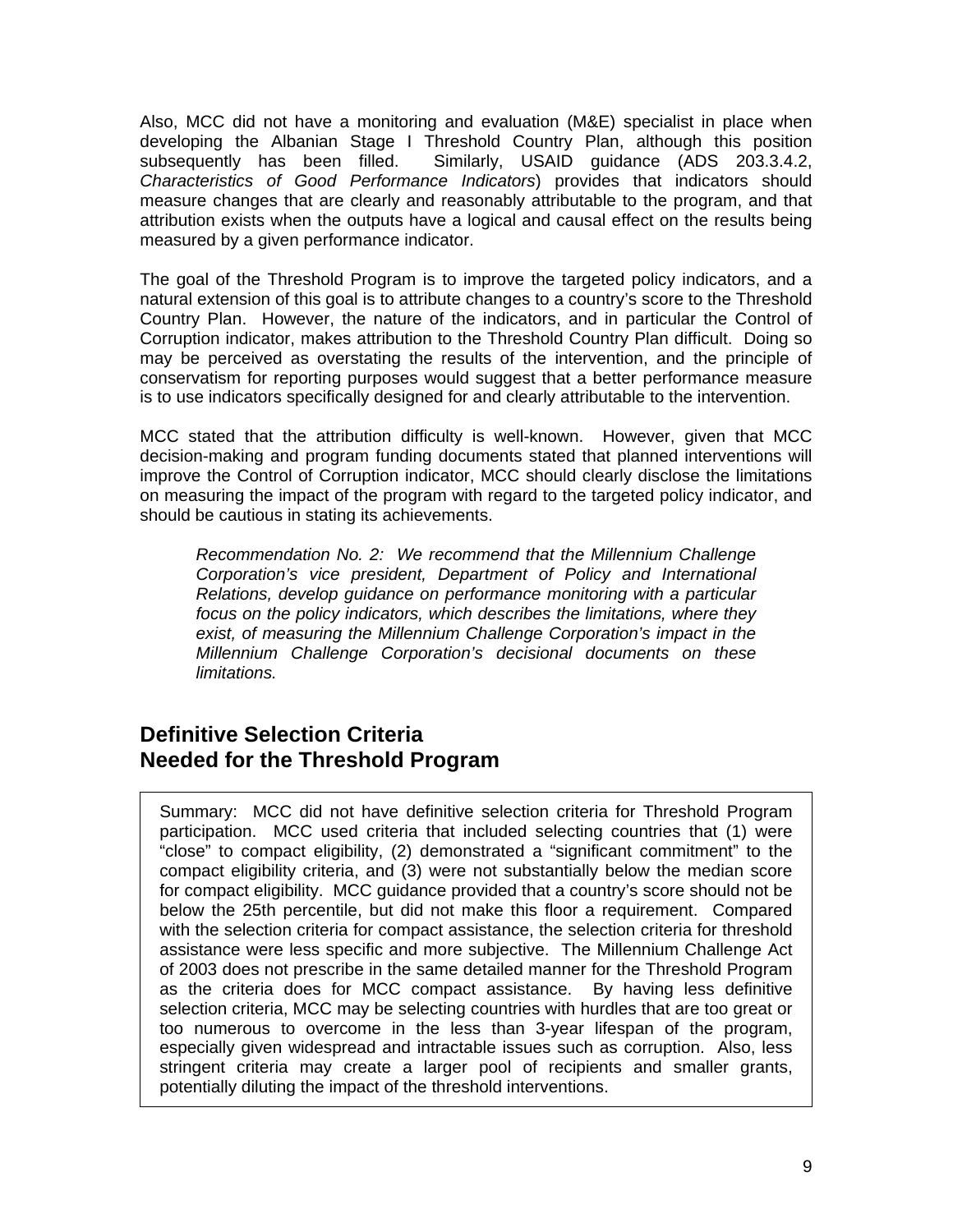To be eligible for an MCC compact, countries are required to exceed the median score for a specific number of indicators. A country is typically eligible when it passes three of six Ruling Justly indicators plus Control of Corruption, three of five Investing in People indicators, and three of six Economic Freedom indicators (see table 1 for a list of the indicators). As a result, the compact assistance eligibility is more transparent because stakeholders more clearly understand how a country is being assessed when compared with threshold criteria that were less specific and more subjective. MCC, as an organization, promotes transparency, and additional transparency in the Threshold Program selection process would be in keeping with this important value.

|                | Indicator                       | Category             | Source                                  |  |
|----------------|---------------------------------|----------------------|-----------------------------------------|--|
| 1              | <b>Civil Liberties</b>          | <b>Ruling Justly</b> | Freedom House                           |  |
| $\overline{2}$ | <b>Political Rights</b>         | <b>Ruling Justly</b> | Freedom House                           |  |
| 3              | Voice and Accountability        | <b>Ruling Justly</b> | <b>World Bank Institute</b>             |  |
| 4              | <b>Government Effectiveness</b> | <b>Ruling Justly</b> | World Bank Institute                    |  |
| 5              | Rule of Law                     | <b>Ruling Justly</b> | <b>World Bank Institute</b>             |  |
| 6              | Control of Corruption           | <b>Ruling Justly</b> | <b>World Bank Institute</b>             |  |
| $\overline{7}$ | <b>Immunization Rates</b>       | Investing in People  | World Health Organization               |  |
| 8              | Public Expenditure on Health    | Investing in People  | World Health Organization               |  |
| 9              | Girls' Primary Education        | Investing in People  | United Nations Educational, Scientific, |  |
|                | <b>Completion Rate</b>          |                      | and Cultural Organization (UNESCO)      |  |
| 10             | Public Expenditure on Primary   | Investing in People  | UNESCO and national sources             |  |
|                | Education                       |                      |                                         |  |
| 11             | Natural Resource Management     | Investing in People  | Center for International Earth Science  |  |
|                |                                 |                      | Information Network/Yale                |  |
| 12             | <b>Business Start Up</b>        | Economic Freedom     | International Finance Corporation       |  |
| 13             | Inflation                       | Economic Freedom     | International Monetary Fund             |  |
| 14             | <b>Trade Policy</b>             | Economic Freedom     | Heritage Foundation                     |  |
| 15             | <b>Regulatory Quality</b>       | Economic Freedom     | <b>World Bank Institute</b>             |  |
| 16             | <b>Fiscal Policy</b>            | Economic Freedom     | <b>National Sources</b>                 |  |
| 17             | Land Rights and Access          | Economic Freedom     | International Finance Corporation       |  |

**Table 1. MCC Compact Eligibility Policy Indicators** 

The Millennium Challenge Act (MCA) of 2003, Section 616, does not prescribe in the same detailed manner for the Threshold Program as the criteria does for MCC compact assistance in Section 607. Section 607, for instance, states that compact assistance shall be determined "to the maximum extent possible, upon objective and quantifiable indicators of a country's demonstrated commitment to the criteria in subsection (b)" of Section 607. Subsection (b) sets forth the specific criteria for compact award, and it aligns with the policy indicators used by MCC. For Threshold Program criteria, Section 616 of the MCA provides only that MCC may help a country become compact eligible even if the country fails to meet the Section 607(b) criteria, so long as it demonstrates "a significant commitment" in meeting the compact criteria.

The MCC selection process identifies countries for participation in the Stage I and Stage II Threshold Programs. For Stage I assistance, MCC selects countries that are "close" to compact eligibility, but "close" was not defined in regard to the number of failed indicators or how far from the median score a country could fall and still be eligible for threshold assistance.<sup>[5](#page-13-0)</sup> Countries selected for the Threshold Program were typically one or two indicators away from compact eligibility. MCC also cited other subjective criteria,

<span id="page-13-0"></span><sup>-</sup><sup>5</sup> Early MCC guidance defined "close" as two or fewer indicators.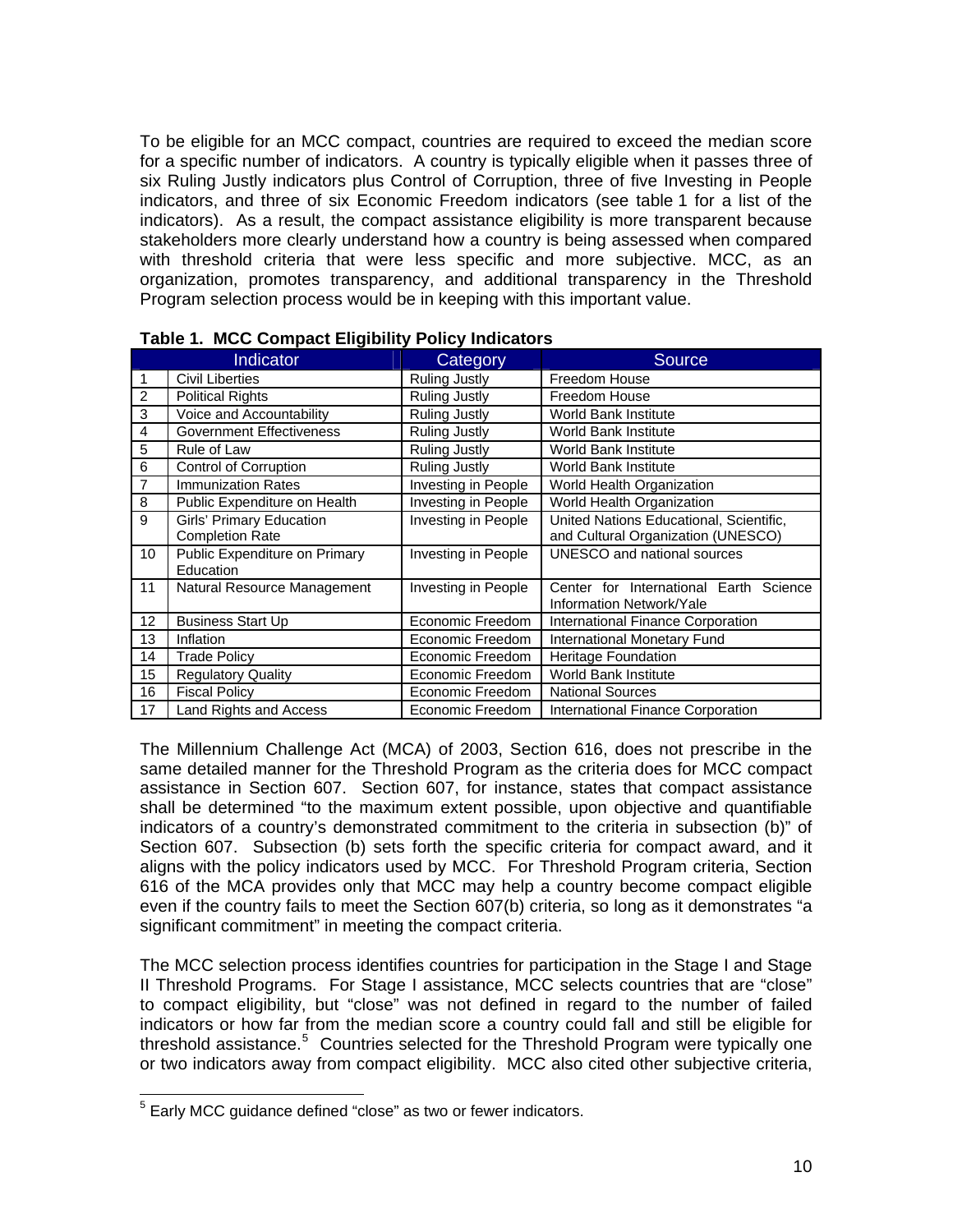such as "significant commitment," to identify countries for Threshold Program assistance, but again these criteria were not defined.

MCC Threshold Program guidance defined eligible countries as those that were "not substantially below" the median for any indicator and cited a floor of 25th percentile. However, after becoming eligible in FY 2004 with a median score of 46 percent in Control of Corruption, Albania's median score changed significantly when the country was reclassified as a lower middle income country from a lower income country. Albania's Control of Corruption score fell to 23 percent for 2006, 16 percent for 2007, and 22 percent for 2008.

MCC provided Albania with a Stage I Threshold Program in 2006 and a Stage II in 2008. MCC explained that Albania had spent many resources on developing its Threshold Country Plan after being deemed eligible in 2004, so it was not feasible to then withhold the grant after Albania's Control of Corruption score decreased through no fault of its own, but because it was reclassified. MCC recognized that reform efforts may be more arduous at the 22nd percentile. Ultimately, Albania was unable to achieve the many reforms and changes in perception necessary to move the country to the median score in 2 years' time.

Moldova and Tanzania, for example, which MCC cited as successful in their control of corruption, started with higher scores than Albania at the 46th percentile and 31st percentile, respectively, so the hurdles were not as steep and they were able to exceed the median within the Threshold period.

MCC approved the Albania Stage II program, citing steady progress based on Albania's "absolute score"; that is, without comparing the country's performance against its peers. Stage II eligibility criteria includes four elements: (1) the country is nearing completion of implementation of its initial Threshold Program and is a candidate for the year of new Threshold Program funding it would receive, but does not meet the eligibility criteria for compact assistance; (2) performance on the selection criteria and the overall policy environment are generally favorable; (3) performance on its Threshold Program, including progress toward program objectives and performance benchmarks, has been satisfactory; and (4) a Stage II program is likely to have a significant impact on the country's reform efforts. The Threshold Program has not clearly defined the Stage II criteria, for instance, in regard to "satisfactory performance" and "significant impact." It is important to note that while improvements in Albania's Control of Corruption absolute score were laudable, compact funding would not be available unless Albania exceeded the median in comparison with its peers.

By having less defined selection criteria, MCC may be selecting countries with too many hurdles or hurdles that are too great to overcome in the less than 3-year lifespan of the program, especially given widespread and intractable issues such as corruption. This perhaps could explain the creation of the Stage II Threshold Program. Also, less stringent criteria may create a larger pool of recipients and smaller grants, potentially diluting the impact of the threshold interventions.

*Recommendation No. 3: We recommend that the Millennium Challenge Corporation's vice president, Department of Policy and International Relations, develop more definitive guidance for selecting countries for the Threshold Program.*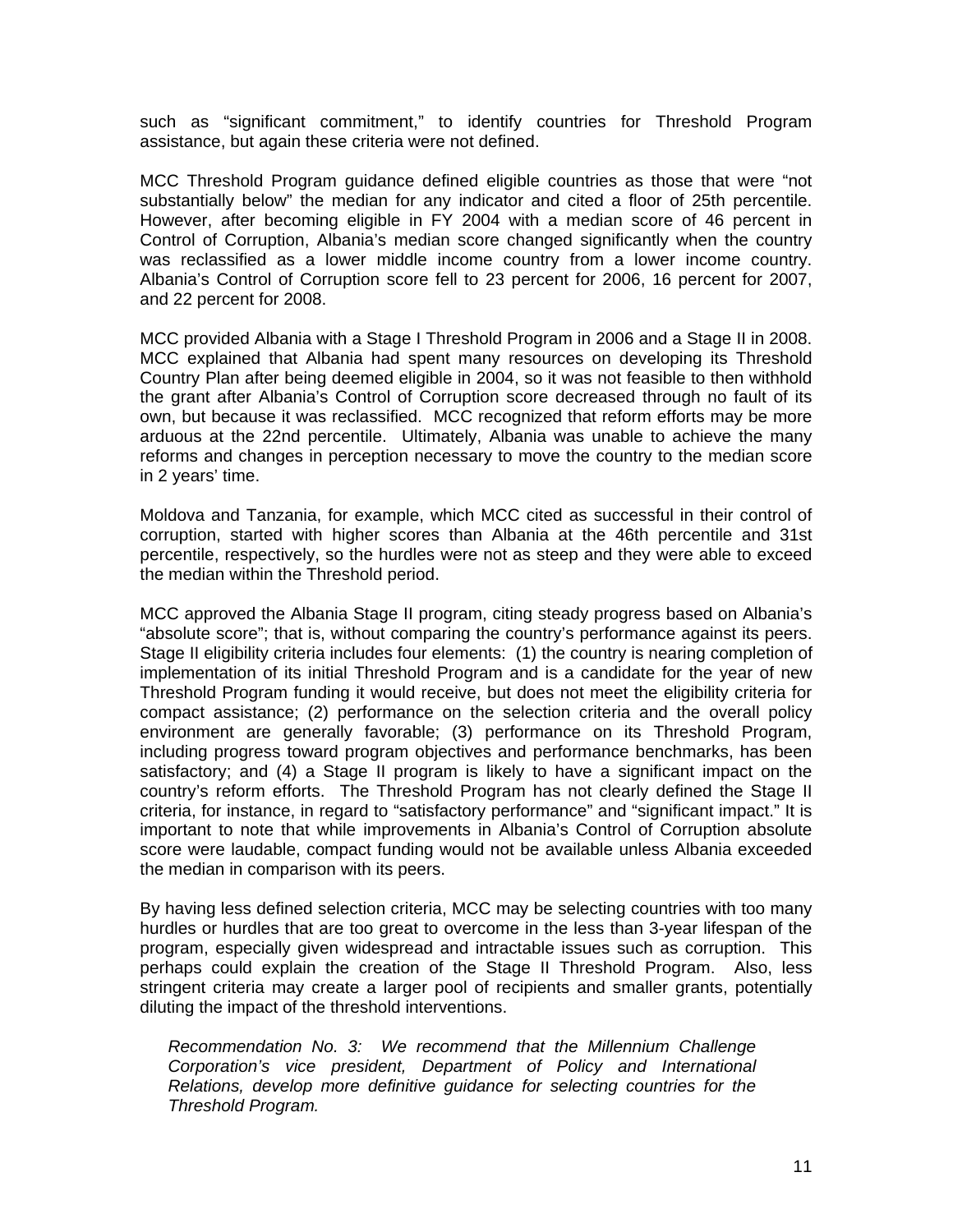#### **MCC Threshold Program Guidance Needed on the Indicator Analysis**

Summary: MCC did not have a specific policy or procedures in place for the Indicator Analysis. The Indicator Analysis is an MCC tool that helps countries identify projects related to the targeted policy indicator that a particular Threshold Program should be designed to address. The Government Accountability Office's (GAO) Standards for Internal Control in the Federal Government<sup>[6](#page-15-0)</sup> states that control activities are an integral part of an entity's planning, implementing, reviewing, and achieving results, and that control activities include policies and procedures. Threshold Program guidance was not in place because producing the Indicator Analysis was a standardized practice and there was no perceived need for documenting this practice. A specific policy and procedures on the Indicator Analysis will reinforce the importance of the analysis in linking identified weaknesses to the targeted policy indicators and will set expectations for its use by the country and MCC.

MCC did not have in place specific policy and procedures, such as for developing the Indicator Analysis, for use as a tool to identify projects and document the results, and for MCC's use of the Indicator Analysis as part of its review of the country's proposal. The Indicator Analysis is a more recent tool developed by MCC to assist eligible threshold countries that had sought additional guidance from MCC on developing programs to address the targeted policy indicators. The results of the Indicator Analysis were incorporated into Albania's Stage II Threshold Country Plan, which referenced for each project the Indicator Analysis results to support the selection of the specific projects.

GAO's *Standards for Internal Control in the Federal Government* state that control activities are an integral part of an entity's planning, implementing, reviewing, and achieving results, and that control activities include policies and procedures. Policies and procedures need to be in place as a control activity to help ensure that the process for developing the Indicator Analysis and its use by a threshold country and MCC are well documented. These policies and procedures should link the use of the Indicator Analysis to the Threshold Country Plan and help ensure that the Threshold Country Plan includes areas identified as weaknesses.

Threshold Program guidance was not in place because producing the Indicator Analysis was a standardized practice and there was no perceived need for documenting this practice. A specific policy and procedures on the Indicator Analysis will reinforce the importance of the analysis in linking identified weaknesses to the targeted policy indicators and set expectations for its use by the country and MCC.

*Recommendation No. 4: We recommend that the Millennium Challenge Corporation's vice president, Department of Policy and International Relations, develop policy guidance on the Threshold Program Indicator* 

-

<span id="page-15-0"></span><sup>6</sup> GAO/AIMD-00-21.3.1, November 1999.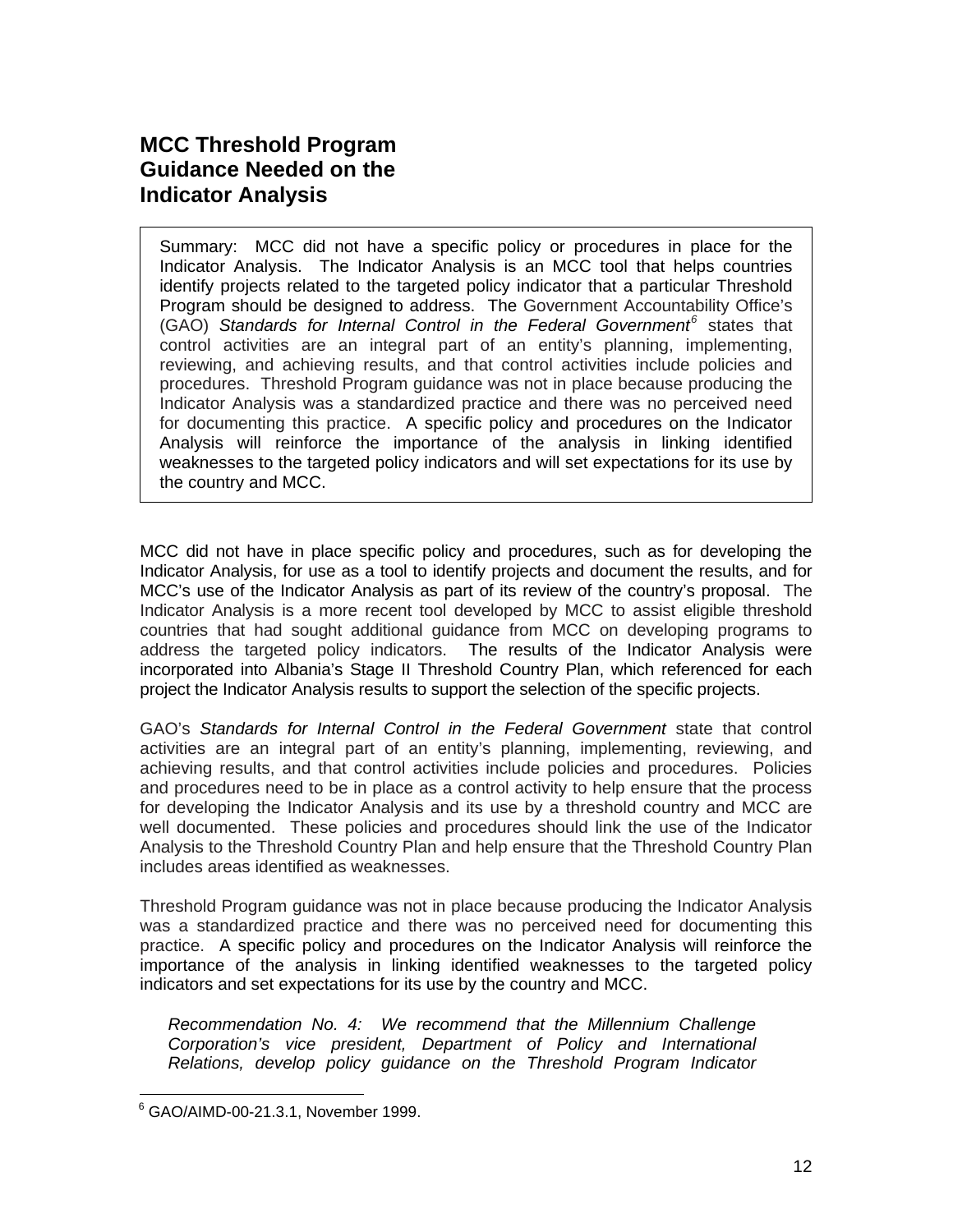*Analysis, including the process for developing the Indicator Analysis, its use by the country as a tool in identifying projects and documenting the results, and Millennium Challenge Corporation's use of the Indicator Analysis as part of its review on a country's proposal.* 

#### **Consultative Process May Benefit Threshold Country Plans**

Summary: A broad consultative process to develop the Albania Threshold Country Plan was not undertaken. MCC has stated that development literature and the experience of practitioners confirm that public participation results in programs that better reflect national priorities and have a higher likelihood of success. Unlike compact assistance, the process for identifying projects for a country's Threshold Country Plan did not require that a consultative process be undertaken to identify and prioritize projects. A high level of engagement with civil society to help identify and prioritize through an early formative consultative process—for instance, for anticorruption efforts—would help achieve a greater sense of country ownership and likely help sustain the anticorruption efforts.

A broad consultative process to develop the Albania Threshold Country Plan was not undertaken. A consultation is two-way communication about proposal development and implementation that occurs between the developers and stakeholders. In Albania, the government priorities generally drove the Threshold Country Plan to address the targeted policy indicators. Although once the planned reform projects had been identified, the government engaged civil society organizations to obtain input on carrying out the identified reforms. Civil society monitoring occurred throughout the project. Members of Albanian civil society and the Government of Albania believe that an early consultative process would be beneficial by providing input into where anticorruption efforts should be placed, prioritizing projects for the greatest impact, and strengthening societal ownership of the efforts and outcomes.

According to MCC's *Guidelines for Conducting a Consultative Process* for compact implementation, development literature and the experience of practitioners confirm that public participation results in programs that better reflect national priorities and have a higher likelihood of success. Further, the inclusion of a consultative process not only improves the design of a program, but also is a method of reinforcing MCC's commitment to the founding principle of development that is accountable to the people.

However, Threshold Program guidance did not require a broad consultative process to identify and prioritize potential projects and to arrive at the Threshold Country Plan, unlike the process for compact assistance.

A high level of engagement with civil society to help identify and prioritize projects through an early formative consultative process—for instance, for anticorruption efforts would help achieve a greater sense of country ownership and likely help sustain the anticorruption efforts.

*Recommendation No. 5: We recommend that the Millennium Challenge Corporation's vice president, Department of Policy and International*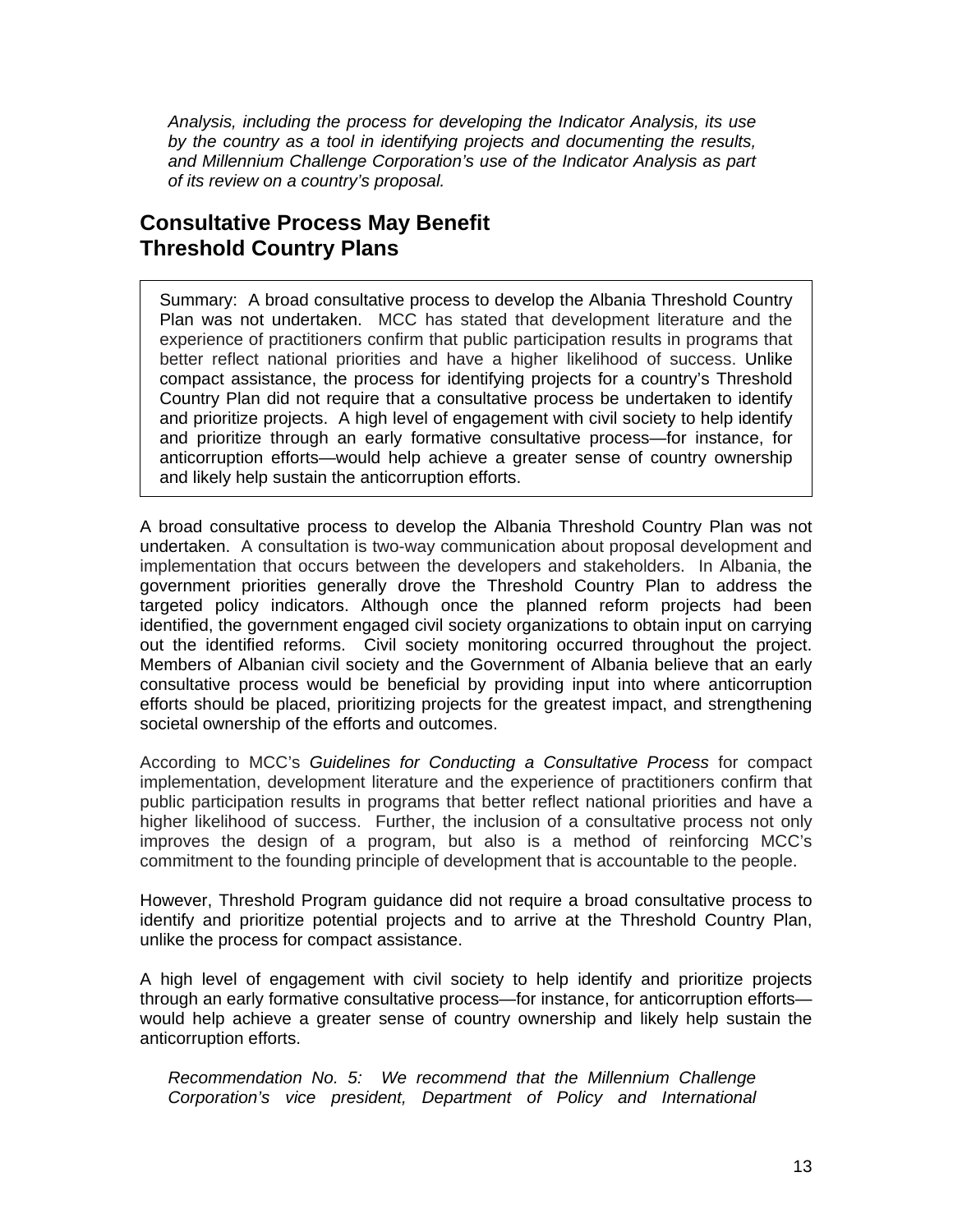*Relations, develop policy guidance on a consultative process and its use in developing Threshold Country Plans.* 

#### **Did the Millennium Challenge Corporation's approved country Threshold Program achieve its planned results, including improving the targeted policy indicator, and what has been the impact?**

Although the MCC Threshold Program for Albania did not raise the country's Control of Corruption indicator enough for Albania to become compact eligible, it did achieve intended results by reducing corruption in tax administration, public procurement, and business registration. For example, the percentage of firms stating that bribery was frequent in tax collection was reduced from 42 percent to 19 percent. The percentage of firms saying that bribery was frequent in order to obtain government contracts was reduced from 42 percent to 17 percent. Finally, the percentage of businesses that paid a bribe to register was reduced from 19 percent to zero percent. However, the lack of a data quality assessment may affect the accuracy of the data that MCC used to report the results of the Albanian Threshold Program and that the Office of Inspector General used to analyze the program results.

When Albania submitted its Threshold Country Plan in 2006, its Control of Corruption indicator was ranked at the 23rd percentile. Albania's Threshold Country Plan stated that the success indicators would result in the Control of Corruption indicator being raised above the median, thereby making it compact eligible. However, when Albania received its Stage II Threshold Program in 2008, the Control of Corruption indicator was at the 22nd percentile. Therefore, Albania's Threshold Program did not result in the Control of Corruption indicator exceeding the median, which was the gateway to receiving compact assistance.

MCC's Control of Corruption efforts cannot feasibly be attributed to changes in the country's score on the Control of Corruption indicator because of a number of factors, including the nature and design of the indicator. In a discussion of the indicator and its use in measuring the impact of MCC's Threshold intervention, a World Bank Institute (WBI) official stated that the governance indicators are not designed to measure the effect of a specific program. The official stated that the best way to measure a project is by using indicators specifically designed to capture the results of that project. The surveys used to develop the Control of Corruption Index do not capture MCC's specific efforts.

The project indicators initially developed by Albania, USAID, and MCC were not always measurable, relevant, or attributable to the project intervention. Of the original 75 indicators developed in January 2006, 37 (49 percent) were removed in April 2008. USAID's implementing partner for the Threshold Program in Albania reported on the remaining 38 indicators in its September 2008 final report. Of those 38 indicators, only 6 (16 percent) did not meet their targets, with variances between 16 percent and 55 percent. The indicators that did not meet their targets included training procurement and public officials, procurements completed electronically and openly competed, level of knowledge of National Registration Center's staff, and registering businesses within 1 day.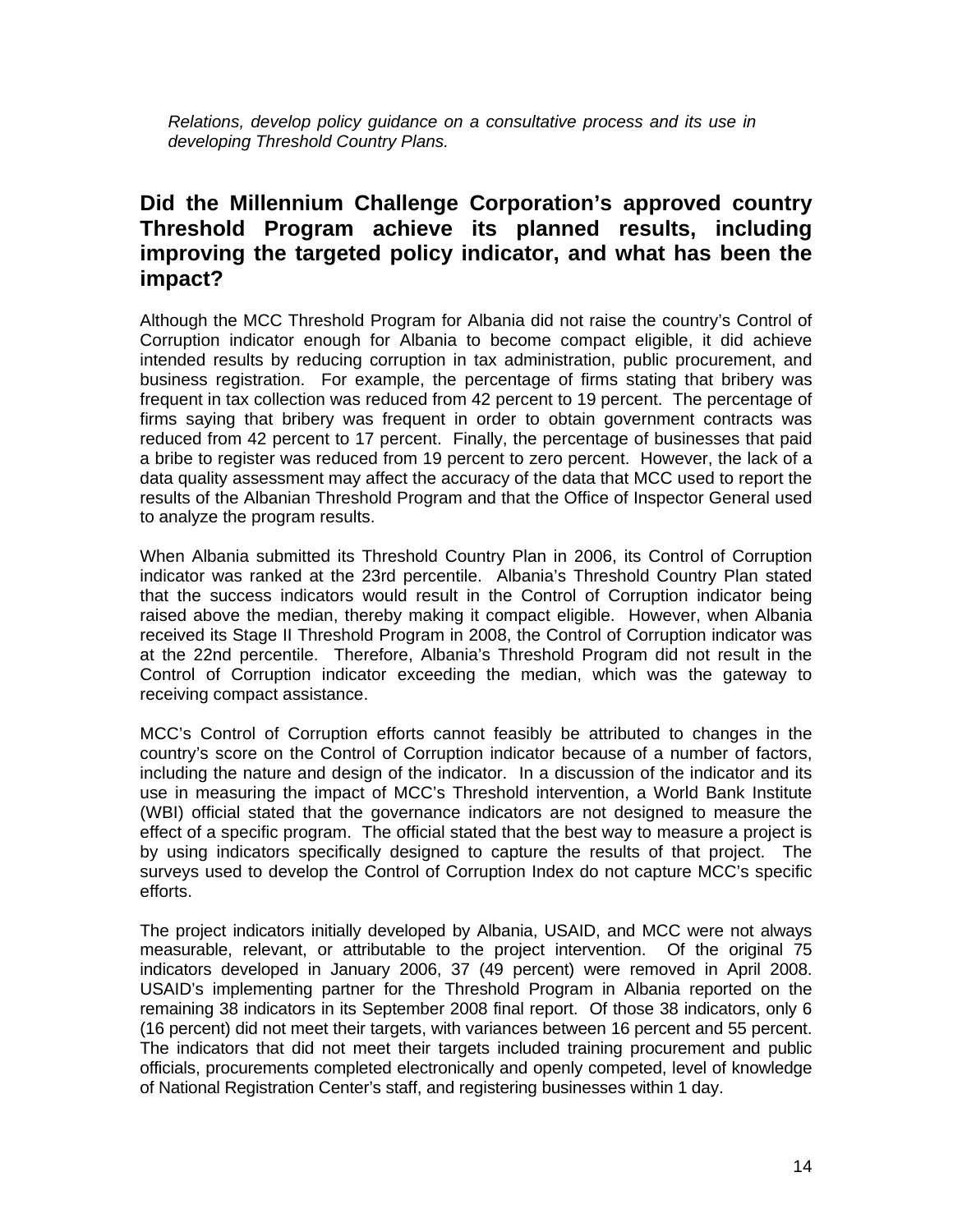Albania's Threshold Program included developing an IT system to help reduce corruption in tax administration, public procurement, and business registration (egovernment). An independent audit requested by Albania and conducted by an independent audit firm well into project implementation revealed numerous problems with the e-government IT system. The audit firm found deficiencies in the information security approach of e-government services, as well as deficiencies in IT general controls related to physical security of information systems, logical access controls, testing and acceptance management, and computer operations. Further, no system was in place to monitor the recommendations made by the audit firm on the IT audit to ensure that corrective actions were completed.

Finally, MCC should have required that USAID conduct data quality assessments to ensure that performance data were valid, precise, reliable, and timely. Data quality assessments, which would ensure that accurate data were being reported and indicators were being met, were not performed. According to USAID, data quality assessments are required every 3 years. However, the Threshold Programs typically are less than 3 years in length, so the assessments need to be conducted more frequently to ensure data accuracy.

#### **Performance Indicators Could Have Been Improved**

Summary: Performance indicators that were initially developed by Albania, USAID, and MCC in January 2006 were not always measurable, relevant, or attributable to the project intervention. These indicators comprised 51 percent of the original 75 performance indicators. Performance indicators should be objective, practical, useful, direct, timely, adequate, and attributable to program efforts. At the time of the audit, MCC did not have monitoring and evaluation (M&E) guidance for Threshold Programs, which would have provided guidelines on how to develop good-quality indicators. Also, an M&E specialist was not on board at MCC when Albania became a threshold country to ensure indicators measured the results of the program. As a result, indicator data were being captured that did not measure the results of the program.

Performance indicators that were initially developed were not always measurable, relevant, or attributable to the project intervention. These indicators comprised 51 percent of the original performance indicators that were developed as early as the Threshold Country Plan proposal.

Albania, MCC, USAID, and the implementing partner developed the indicators and targets through an iterative process beginning with the Threshold Country Plan proposal and ending with the Strategic Objective Grant Agreement (SOAG) and Performance Management Plan (PMP). Once the indicators and targets are approved, they are incorporated into the SOAG, which is signed by the country and USAID. The implementing partner also develops the PMP, which includes the SOAG indicators and targets, and reports to USAID on the progress of the indicators and whether the targets are being met.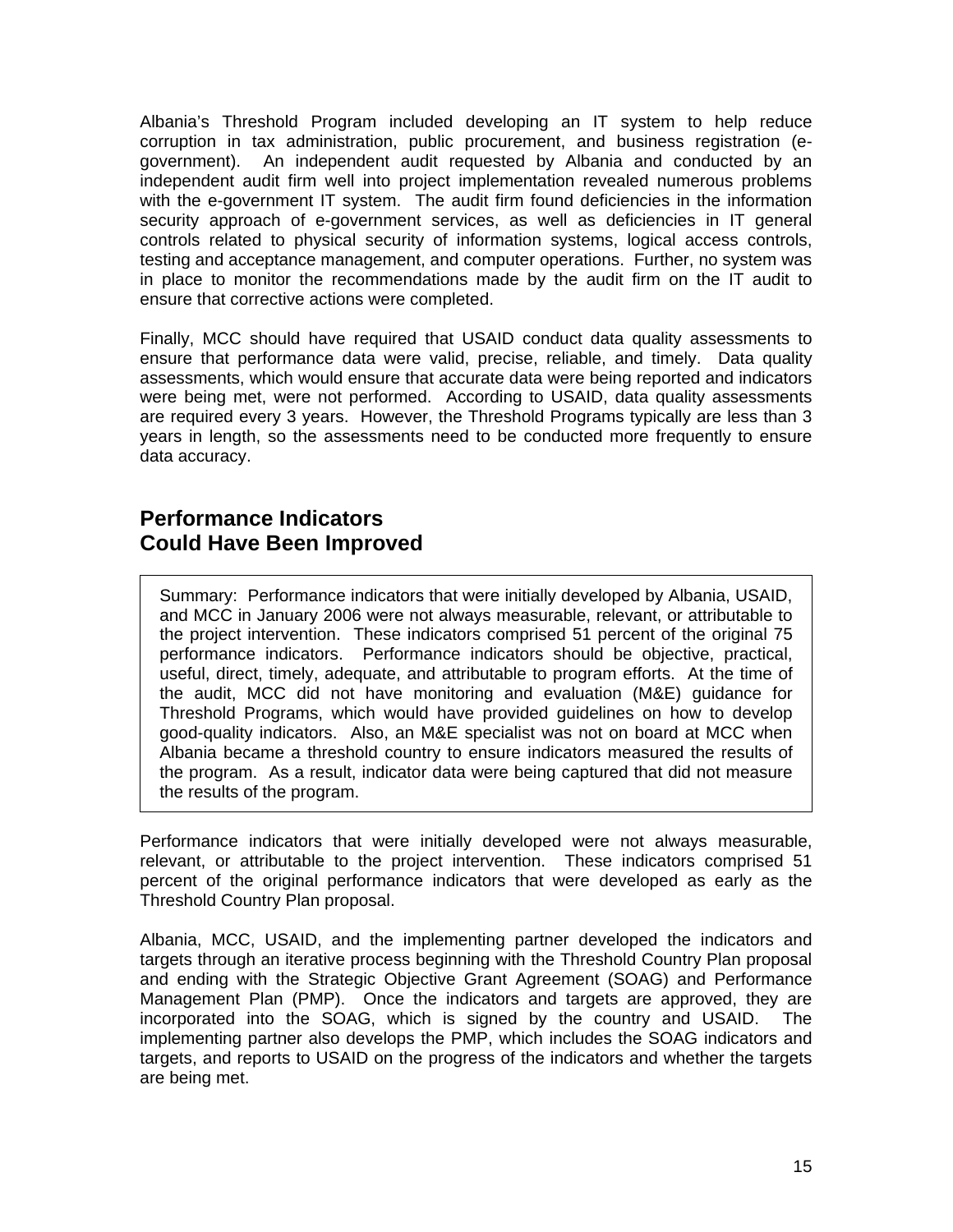USAID ADS 203.3.4, *Selecting Performance Indicators for PMPs,* states that an indicator is a quantitative or qualitative factor or variable that provides a simple and reliable means to measure achievement or help assess performance. Indicators are used to observe progress and to measure actual results compared to expected results. This guidance states that seven criteria should be used when selecting performance indicators:

- **Objective.** Performance indicators should be unambiguous about what is being measured.
- **Practical.** Performance indicators should be selected for which data can be obtained at reasonable cost and in a reasonable time.
- **Useful for management.** Performance indicators should be useful for the relevant level of decision-making.
- **Direct.** Performance indicators should closely track the results they are intended to measure.
- **Attributable to USAID or U.S. Government efforts.** Performance indicators should measure changes that are clearly and reasonably attributable to USAID (or U.S. Government, as appropriate) efforts. Attribution exists when the outputs of USAID-financed activities have a logical and causal effect on the result(s) being measured by a given performance indicator.
- **Timely.** Performance indicators should be available when they are needed to make decisions.
- **Adequate.** There should be as many indicators as are necessary and costeffective for results management and reporting purposes.

The implementing partner became concerned about the indicators and assessed their quality in its performance monitoring midterm review, dated April 18, 2008. Of the original 75 indicators developed in January 2006, the implementing partner recommended that 39 (52 percent) be removed and provided justification for the removals. The implementing partner based the results of its review on the seven criteria from ADS 203 (as discussed above) and also added two criteria: Indicators should not be milestones, and indicators should be relevant and fall inside the scope of the project. Because MCC had not developed policies and procedures on selecting project indicators, the USAID ADS 203 criteria were used to determine the quality of Albania's performance indicators. The following are examples of indicators that did not meet the ADS 203 criteria:

- Four indicators that were not attributable to USAID's efforts were buoyancy of (1) tax revenue, (2) value-added tax, (3) corporate income tax, and (4) personal income tax as a percentage of the gross domestic product (GDP). These indicators were not attributable to USAID or Threshold Program efforts because tax revenue and GDP are based on and influenced by factors beyond the project's control.
- One indicator measured the percentage of firms reporting gifts expected in meetings with tax inspectors. This indicator is not objective or measurable because it is based on expectations and not on objective criteria such as whether tax inspectors actually asked for gifts. The implementing partner stated that firms would be asked to speculate on whether they felt a gift was expected without providing proof.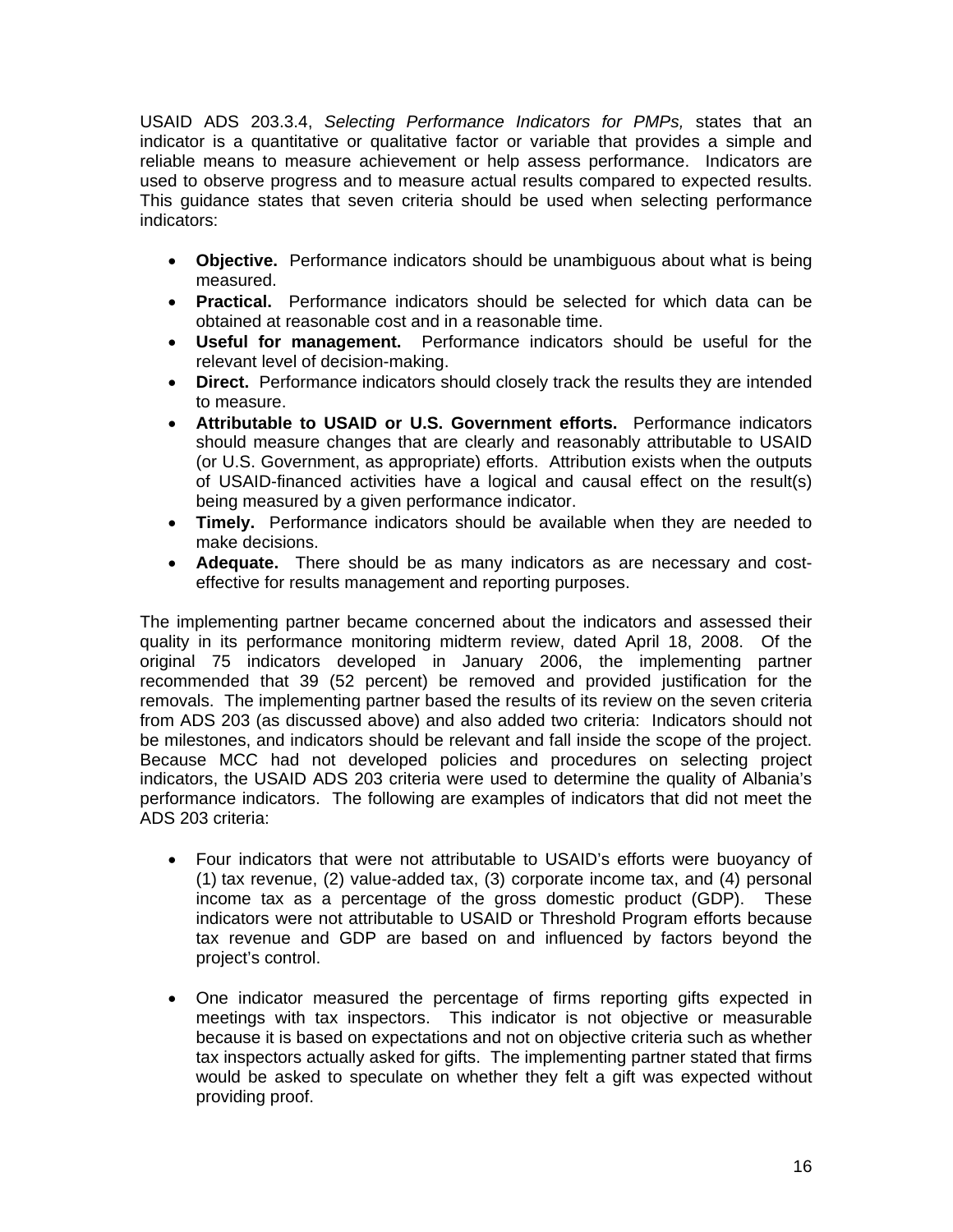- One indicator measured the percentage of businesses that consider corruption a big obstacle to operation and growth. This indicator does not meet the direct criteria because Albania's Threshold Program concentrated on combating corruption in business registration, and did not cover whether corruption occurred in the operation and growth of businesses. Therefore, this indicator does not track the results it is intended to measure because the results are not within the scope of the project.
- Three indicators were actually milestones, which describe one-time events rather than change over time. The three indicators (e-procurement commenced; training of trainers done; and registration files processed by the National Registration Center with tax, labor, and social security offices) are one-time events that will not occur again after they are completed.

MCC and USAID agreed to remove 37 of the 39 indicators that the implementing partner suggested. The two indicators not removed measured tax revenues collected by the Large Taxpayer Office and the average number of tax payments paid per firm per year. Therefore, the implementing partner reported on 38 of the original 75 indicators (51 percent) when it issued its final report on Albania's Threshold Program.

MCC's *Guidelines for Monitoring and Evaluation Plans* present guidelines for M&E plans in compact countries; however, M&E guidance on how to develop good quality indicators had not been developed for Threshold Program countries. Also, MCC did not assign a Threshold Program M&E specialist when Albania's Threshold Country Plan was established. As a result, the indicator data that were captured did not properly measure the program's results.

*Recommendation No. 6*: *We recommend that the Millennium Challenge Corporation's vice president, Department of Policy and International Relations, develop Monitoring and Evaluation guidelines for the Threshold Program that sets forth requirements for developing good-quality indicators.* 

#### **MCC Lacked a Policy Requiring an Information Technology Audit be Performed and Ensuring that Audit Recommendations be Implemented**

Summary: Albania's Threshold Program included developing an IT system to help reduce corruption in tax administration, public procurement, and business registration (e-government), but MCC lacked a policy requiring an information technology audit be performed and the system lacked needed internal controls. GAO internal control standards describe the standards related to IT system controls, including general and application controls. Numerous problems were found during an audit of the IT system requested by Albania, with no evidence that the problems were corrected. The IT problems occurred because of a lack of planning, frequent requirements changes, and no planned IT audit to determine if the system was operating properly.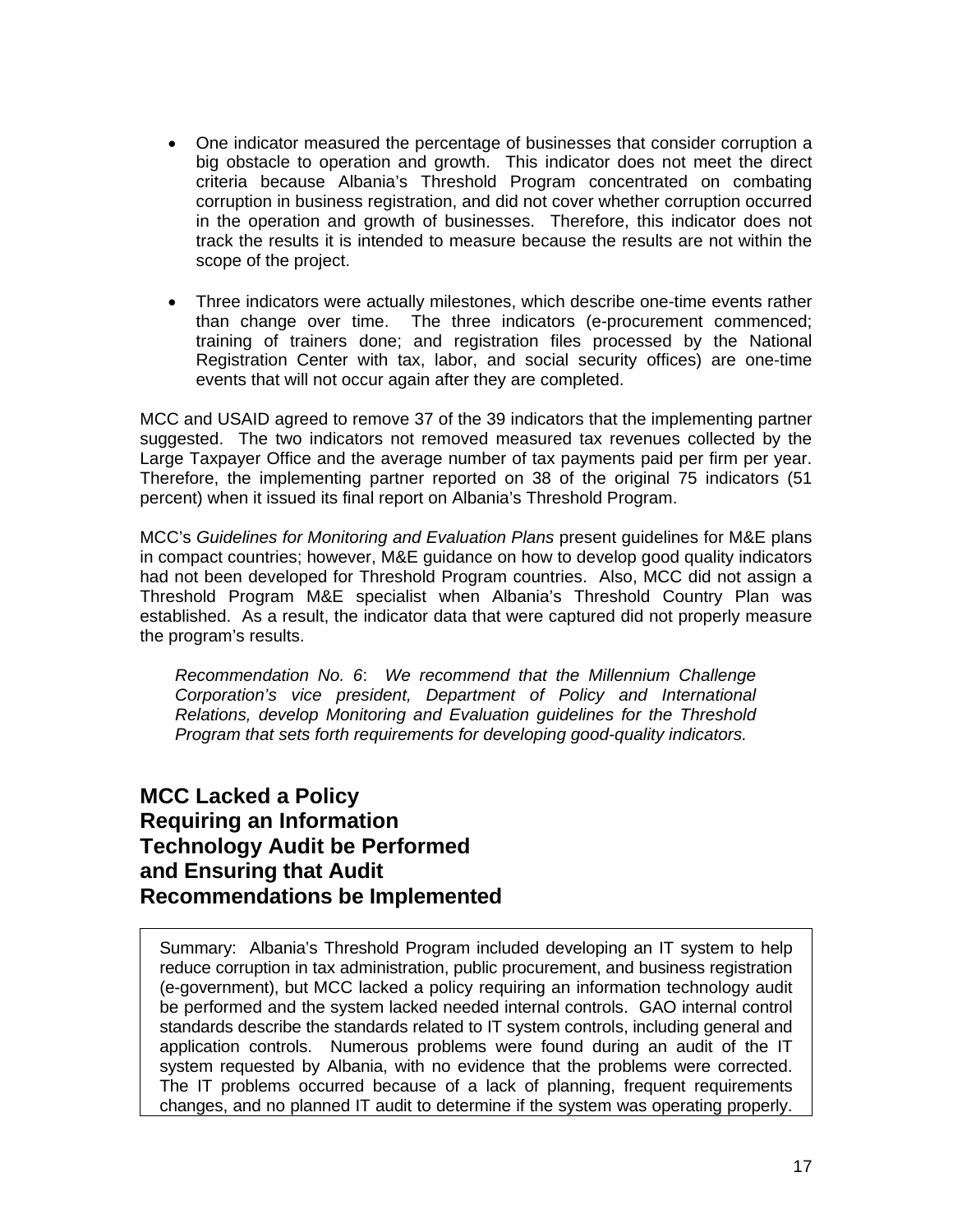As a result, MCC was not assured that the IT system could handle e-government functions, was sustainable, and could meet Threshold Program goals of reducing corruption.

An audit requested by Albania and conducted by an independent audit firm, about 21 months into project implementation, revealed numerous problems with the IT system for the e-government projects. No system was in place to monitor the audit firm's recommendations to ensure that corrective actions were completed. Neither the Government of Albania nor USAID could provide supporting documentation that the problems were resolved.

The Threshold Program in Albania began a modernization of the related government agencies, which included the development of an integrated e-government IT system. This system would increase the transparency of elements of public administration, narrow the discretion of certain civil servants, and reduce corruption. Businesses were able to post tenders online without being forced to pay for tender documents and participate in rigged bids. In addition, businesses were registered online and their applications were processed within 24 hours for less than US \$1. Also, taxpayers were able to download forms and pay taxes online, avoiding contact with tax inspectors who would extort bribes. Therefore, the IT system played an important role in reducing corruption.

An Albanian official expressed his concerns to the USAID cognizant technical officer (CTO) on the sustainability of the IT system. In January 2008, the CTO initiated action to contract out for an audit to be performed on the IT system to ascertain whether the system met high performance, reliability, and security standards; and whether the system was in compliance with international best practices.

The independent audit firm found deficiencies and reported them in its June 2008 audit. The audit firm considered the overall level of system management, control, and operative performance of the IT functions within the Public Procurement Agency (PPA), Public Procurement Advocate, National Registration Center, and the General Directorate of Taxation (GDT) insufficient. The audit firm found deficiencies in the information security approach of e-government services, as well as in IT general controls related to physical security of information systems, logical access controls, testing and acceptance management, and computer operations. Examples of the deficiencies the audit firm found include the following:

- Physical security and environmental controls were insufficient to provide assurance that security-related events will not severely impact e-government services and potentially lead to data loss or interruption of services. During the audit team's visit, it was noted that the GDT's server room did not have an adequate cooling system, which could lead to failure of the IT equipment.
- Logical access controls to network and application resources had deficiencies that may lead to unauthorized access to applications and network services.
- Computer operations had control weaknesses in performing backups.
- E-government resources had weak information security controls, such as lack of secure passwords, which may allow an internal user to have inappropriate or unauthorized access to information systems.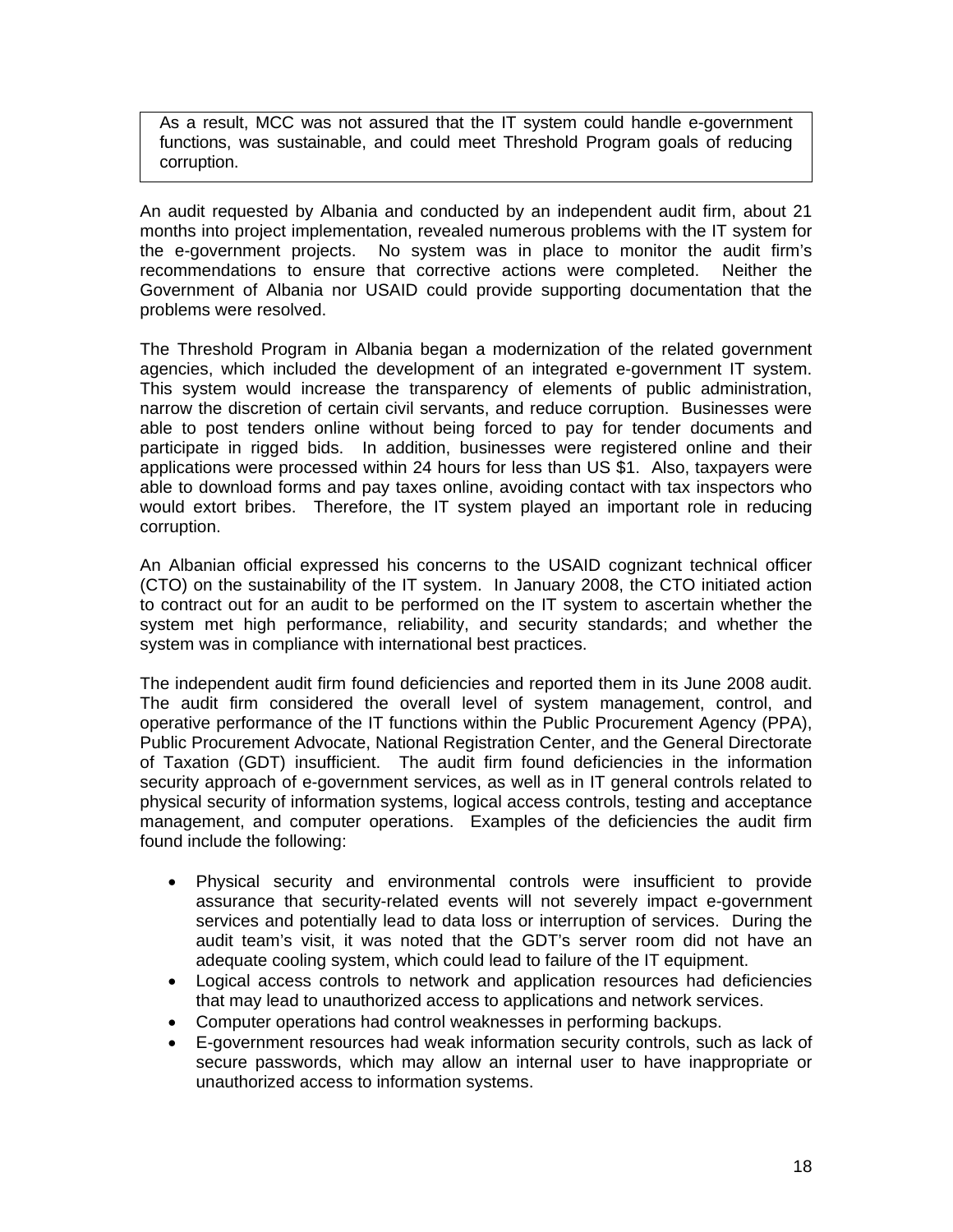- Flaws of security configuration on several Web portals were identified, as well as weak administrator passwords.
- The PPA's database server crashed during performance testing, resulting in complete loss of connectivity to the server and interruption to the production and test Web sites.

No system was in place to ensure that the IT system flaws the audit firm identified were corrected. An Albanian official of the PPA stated the IT problems identified by the audit firm report remained because PPA did not have time to resolve them, but that PPA was working to correct the problems. The implementing partner stated that it had handled most of the system flaws for which it was responsible, but it did not provide any evidence that all the flaws had been corrected. Not correcting the IT system flaws the audit identified could affect the sustainability of the project.

GAO's *Standards for Internal Controls in the Federal Government[7](#page-22-0)* state that internal control activities help ensure that actions are taken to address risks. Control activities need to be established to monitor performance measures and indicators. Internal control monitoring should assess the quality of performance over time and ensure that the findings of audits and other reviews are promptly resolved. Further, GAO's *Internal Control Management and Evaluation Tool*[8](#page-22-1) describes the standards related to information system controls: general controls and application controls. General controls include the structure, policies, and procedures that apply to an agency's overall computer operations. Application controls cover the structure, policies, and procedures designed to help ensure completeness, accuracy, authorization, and validity of all transactions during application processing.

An Albanian official stated that IT problems were due to a lack of planning. Albanian officials held weekly meetings on the technical issues, but requirements changed frequently. Although as required by ADS 548, the USAID CTO requested a review of hardware, software, and services procurement for the Millennium Challenge Albania Threshold Agreement Project, this review did not address the functionality and sustainability of the IT system. Finally, an audit was not performed early in the operational phase to determine whether the IT system was functioning properly. An IT audit would identify any system deficiencies that can be promptly resolved. Appropriate oversight of the IT system would ensure that its goals are being met.

As a result, MCC was not assured that the IT system could handle e-government functions, was sustainable, and could meet Threshold Program goals of reducing corruption. The IT system plays an important role in the areas of taxation, public procurement, and business registration, as well as reducing corruption. Because of the deficiencies the audit firm found, the IT system is not secure, and therefore the potential for unauthorized access exists. For example, unauthorized users could manipulate the bidding process in their favor by underbidding the lowest offer. Unauthorized access to the IT system could undermine the very reason the system was created in the first place: to reduce corruption by increasing transaction transparency.

<span id="page-22-0"></span> <sup>7</sup> *Standards for Internal Control in the Federal Government* (GAO/AIMD-00-21.3.1, November  $1999$ .

<span id="page-22-1"></span><sup>8</sup> *Internal Control Management and Evaluation Tool* (GAO-01-1008G, August 2001).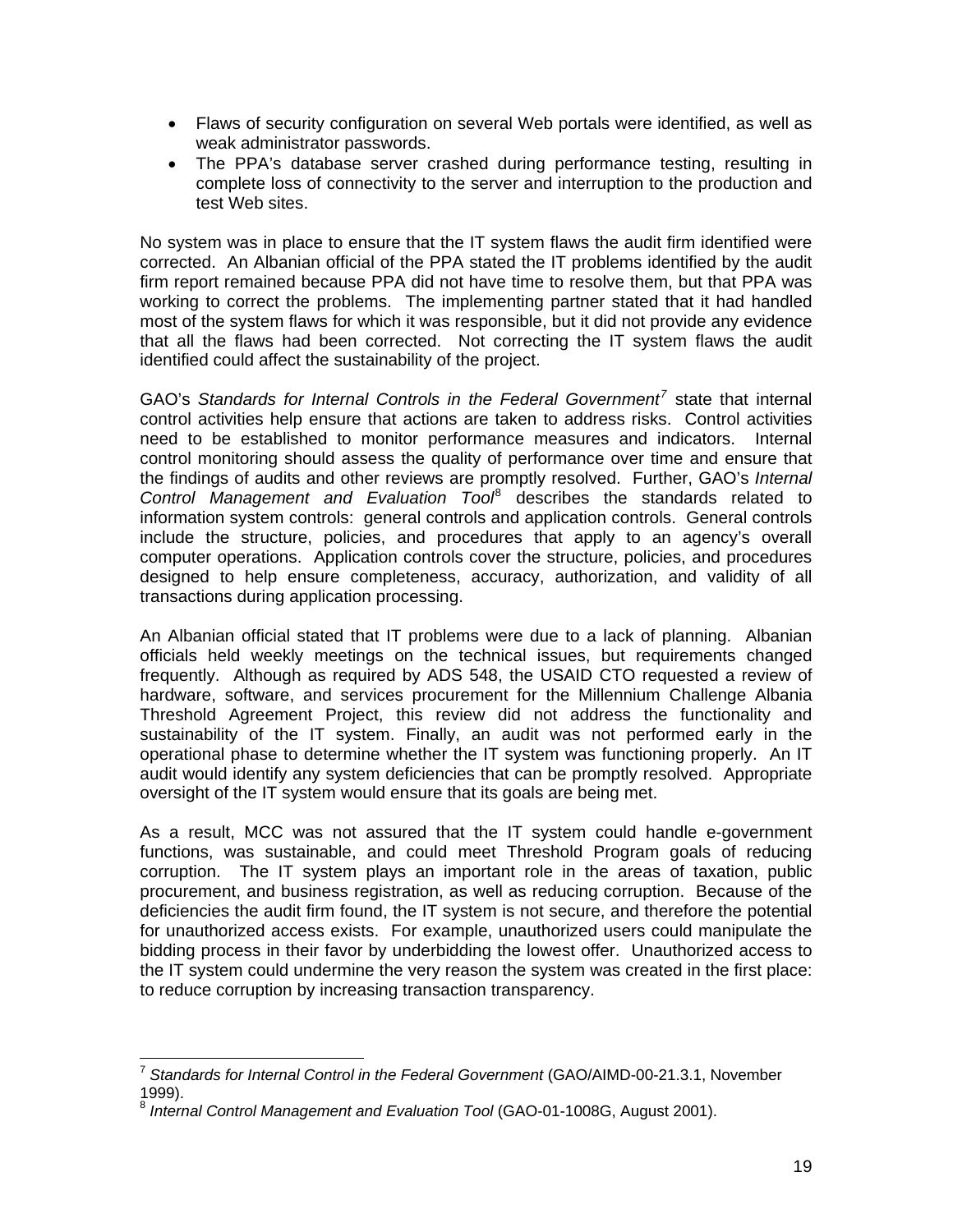*Recommendation No. 7*: *We recommend that when a Threshold Program involves an information technology system that is key to the success of the program, the Millennium Challenge Corporation's vice president, Department of Policy and International Relations, require an information technology audit be performed when appropriate to ensure functionality and sustainability of the information technology system.* 

*Recommendation No. 8: We recommend that the Millennium Challenge Corporation's vice president, Department of Policy and International Relations, develop a policy and procedures to ensure that audit recommendations, including those made in information technology audits, will be corrected in a timely manner.* 

#### **Data Quality Assessments Should Have Been Performed**

Summary: The Millennium Challenge Corporation (MCC) did require the U.S. Agency for International Development (USAID) to conduct data quality assessments to ensure that performance data were valid, precise, reliable, timely, and have integrity. Because Threshold Programs are typically less than 3 years in length, and MCC uses USAID program information to report on Threshold Program country performance, MCC did not require USAID to perform data quality assessments more frequently than required by Automated Directives System (ADS) 203.3.5. USAID, the primary implementing partner for the Threshold Program, was required under ADS Chapter 203.3.5 of the ADS to conduct a data quality assessment at some time within 3 years. The USAID Missions may choose to conduct data quality assessments more frequently, if needed, before submitting data that will be used for Government Performance and Results Act (GPRA) reporting purposes or for reporting externally on Agency performance. Also, the USAID CTO was not aware that a data quality assessment should be conducted; he believed that MCC was more involved with assessing data quality. The USAID/Office of Inspector General found a similar issue during its audit of the Threshold Program. As a result, MCC was not assured that accurate data were being reported<sup>[9](#page-23-0)</sup>.

USAID's ADS 203 requires that USAID conduct a data quality assessment at some time within 3 years of the project, or more frequently if needed, before submitting data that will be used for GPRA reporting purposes or for reporting externally on Agency performance. Because MCC uses USAID program information to report on Threshold Program country performance, and Threshold Programs typically are less than 3 years in length, MCC did require USAID to perform data quality assessment more frequently. Also, the USAID CTO was not aware that a data quality assessment should be conducted; he believed that MCC was more involved with assessing data quality. Therefore, USAID did not verify the implementing partner's results reported on the indicators.

<span id="page-23-0"></span>entify and the mannimorpole and the mannimorpole and the mannimorpole and the sequence of the sequence of the s<br>That is similar issue was reported in an audit report by USAID/OIG, which recommended that USAID/Office of Development Partners develop guidance that requires data quality assessments meeting ADS standards to be conducted at an appropriate point during Threshold Program implementation. (Audit Report No. P-000-09-007-P, dated April 27, 2009)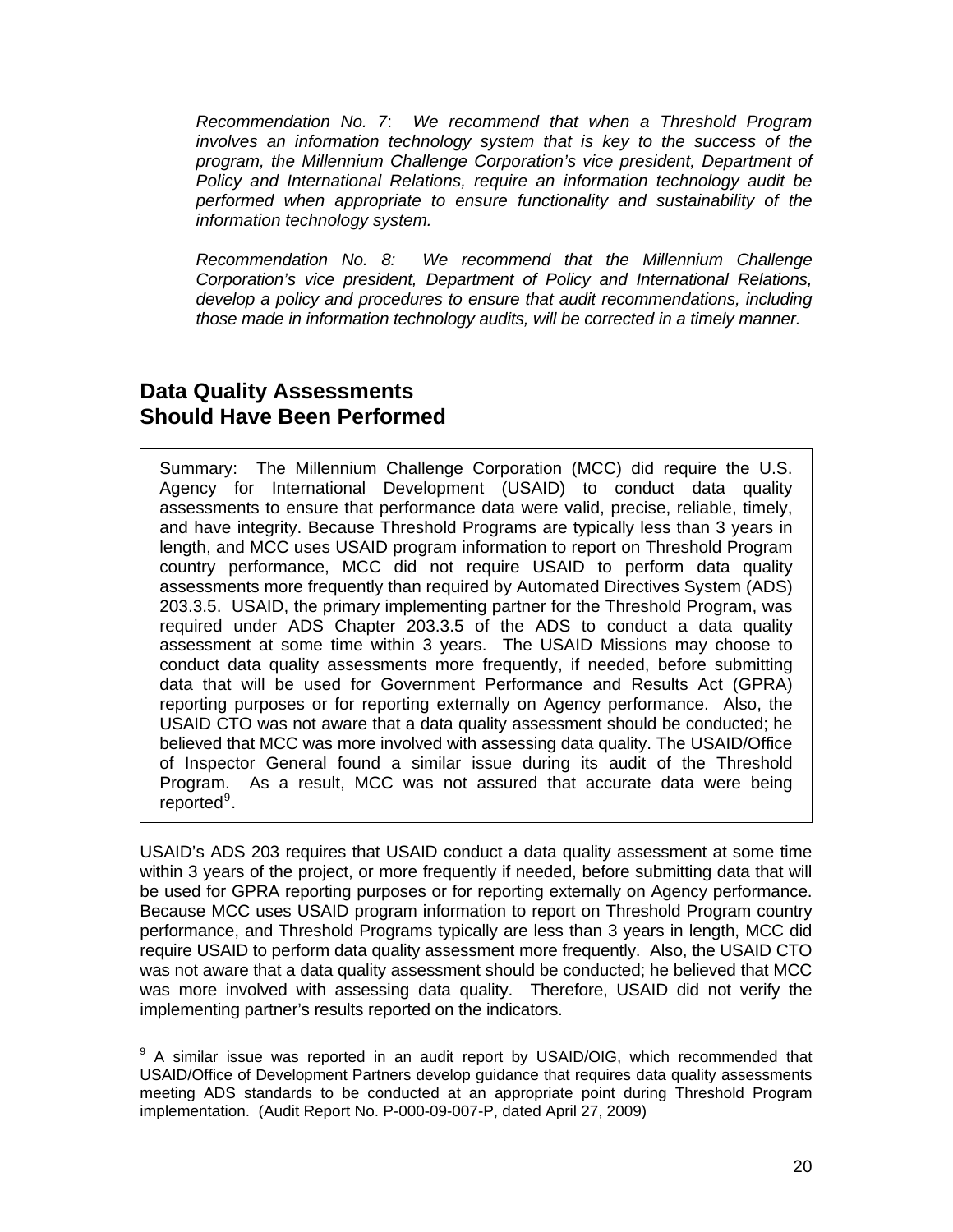At the time of the audit, MCC did not have any policies or procedures related to conducting data quality assessments for the Threshold Program. Further, USAID's implementing partner in Albania performed only limited data verification of program results and stated that data verification could have been better. For example, the implementing partner hired a firm to conduct surveys on bribery and business registration in order to obtain the results for the indicator measuring the percentage of businesses that paid a bribe to register. However, the implementing partner did not verify that the survey results were accurate.

According to ADS 203, data quality assessments should be performed at least every 3 years. The data should be valid, precise, reliable, timely, and have integrity. When assessing data from implementing partners and secondary data sources, ADS 203 recommends comparing central office records to the records kept at field sites, and visiting a broad range of sites to assess whether reports accurately reflect what occurs in the field. Data quality assessment findings should be documented in a memorandum to the file. Communication with the implementing partners should be maintained to spot check that quality assurance mechanisms are being used. Because data quality assessments on the Threshold Program were not conducted according to USAID guidance, MCC was not assured that accurate data were being reported and indicators were being met.

*Recommendation No. 9: We recommend that the Millennium Challenge Corporation's vice president, Department of Policy and International Relations, develop guidance requiring data quality assessments be performed at an appropriate time during a country's Threshold Program.*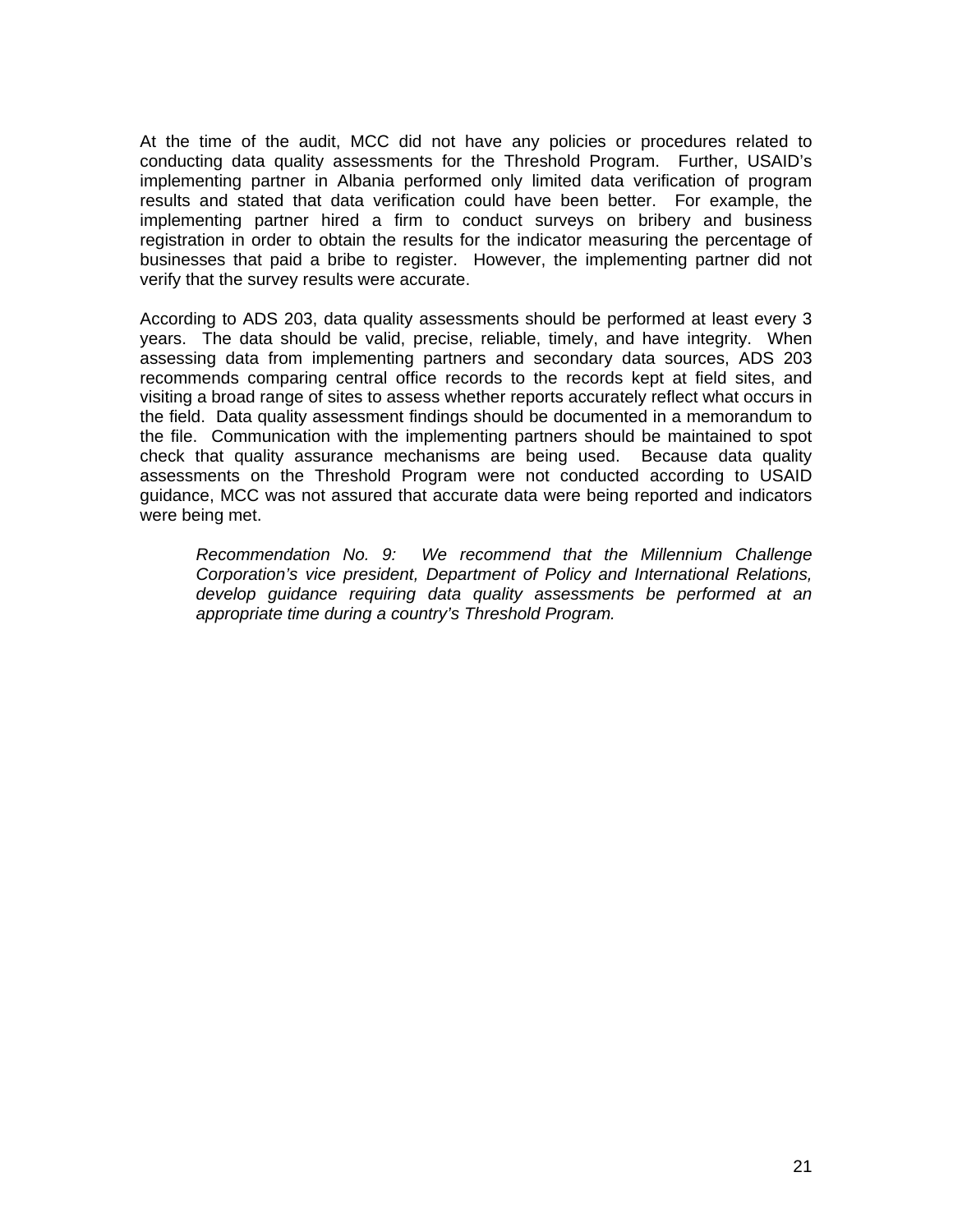### EVALUATION OF MANAGEMENT COMMENTS

The MCC provided written comments to our draft report that are included in their entirety in Appendix II. In its response, MCC agreed with eight of the nine recommendations in the draft report.

In response to Recommendation No. 1, MCC agreed with the recommendation and stated that a review of the Threshold Program is appropriate and would be beneficial to MCC and other stakeholders. MCC has initiated a review of the Threshold Program and will submit its analysis to the Board in June 2009.

In response to Recommendation No. 2, MCC agreed with the recommendation and stated that when there are limitations in measuring the impact of programmatic interventions on policy indicators, MCC will consistently and explicitly inform decisionmakers of these limitations in its decisional memoranda. MCC currently makes explicit in decisional documents the limitations of measuring the impact of programmatic interventions on policy indicators. MCC believes that this fully informs its decisionmakers on this issue, and MCC will develop guidance to ensure that this practice continues to be consistently applied.

For Recommendation No. 3, MCC did not agree with this recommendation. MCC's position is that the authorizing legislation provides a significant degree of flexibility to the Board regarding the selection of Threshold eligible countries by not requiring definitive standards and benchmarks. Although these specific measurements are not required, MCC agrees that certain elements should be consistently considered during an eligibility review. The Board's selections of threshold countries have resulted in a range of partner countries, some of which are further away from qualifying for compact eligibility than others. According to MCC officials, MCC currently recommends that the Board consider the following five factors when reviewing Threshold Program eligibility: the number of policy areas that need to be addressed, the type of policy reforms necessary, the degree of improvement needed, the government's commitment to and positive trends on reform, and whether MCC's assistance will improve the country's policy performance. These factors were introduced in fiscal year 2008 and are currently being used. Developing more definitive guidance or criteria would reduce the flexibility provided to the Board in the Millennium Challenge Act, and MCC does not believe that reducing this flexibility is either necessary or advisable.

The OIG believes Recommendation No. 3 is still a valid recommendation because as we stated in our finding, MCC cited subjective criteria to identify countries for Threshold Program assistance. Section 616 of the MCA states MCC may help a country become compact eligible as long as the country demonstrates "a significant commitment" in meeting the compact criteria. However, "a significant commitment" is subjective criterion that is not specifically defined. In addition, for Stage I assistance, MCC selected countries that are "close" to compact eligible. However, "close" was not defined regarding the number of failed indicators or how far from the median score a country could fall and still be Threshold Program eligible. By developing more definitive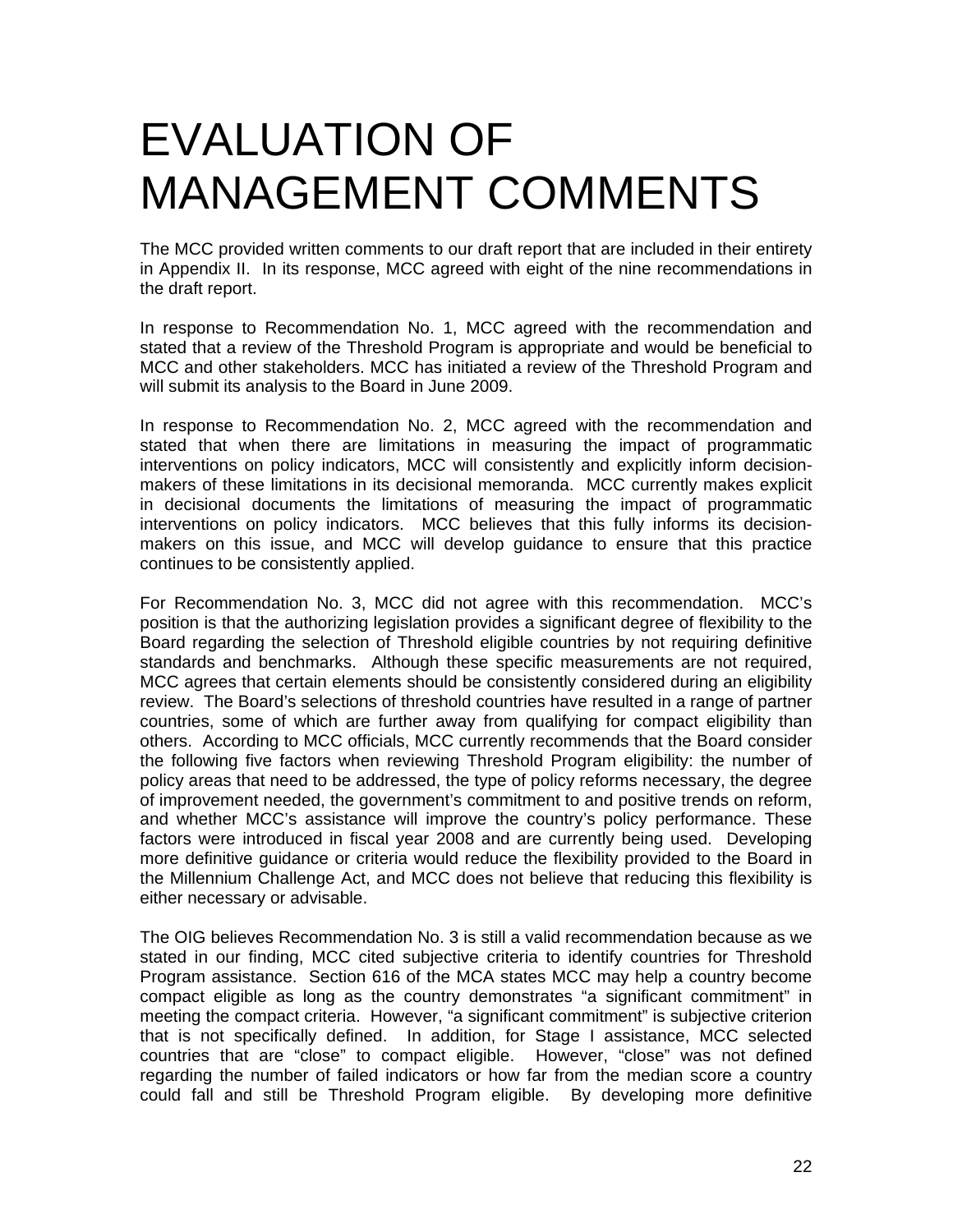guidance for selecting countries for the Threshold Program, MCC would be more in line with compact selection criteria, which are more transparent because stakeholders clearly understand how a country is being assessed based on specific criteria. However, we recognize the Board should have flexibility in selecting countries for Threshold Program assistance. Our concern is that selecting too many countries for Threshold Program assistance creates a larger pool of recipients and smaller grants.

For Recommendation No. 4, MCC agreed with this recommendation and has taken final action. MCC developed and provided a copy of guidance on the Threshold Program Indicator Analysis.

In response to Recommendation No. 5, MCC agreed with this recommendation, and will develop more detailed guidance on the consultative process for Threshold eligible countries. MCC agrees that a consultative process is important to include in the development of a Threshold Country Plan and currently asks countries to undertake such a process. In MCC's *Threshold Country Plan Guidance* for fiscal years 2008 and 2009, every Threshold Country Plan is required to include a description of the consultative process undertaken when developing the proposal and a list of the funding levels of other donors working in similar areas. This requirement is reiterated in a separate guidance document, an *Outline for a Threshold Country Plan*. MCC has also published a document entitled *Guidance on the Consultative Process*. While this document is targeted to compact-eligible countries, much of the guidance is equally applicable to Threshold Program development.

For Recommendation No. 6, MCC agreed with this recommendation, and is in the process of developing additional guidance on indicators and data quality. The additional guidance will be developed by August 31, 2009. MCC currently has two monitoring and evaluation guidance documents: an *Outline for a Threshold Country* and the *Guidance on the Preparation of the Results Reporting Tables for the Millennium Challenge Corporation Threshold Country Programs*. The former is to assist Threshold Programeligible countries in the development of performance indicators as part of the Threshold Country Plan. The latter is additional guidance for program administrators and threshold countries on developing indicators and supplementary information for quarterly reports to MCC. MCC recognizes the internal guidelines already established by USAID, its primary implementer for most Threshold Programs, and expects that USAID will supplement MCC's guidance with its own during implementation.

For Recommendation No. 7, MCC agreed with this recommendation and will work with the primary U.S. Government agencies administering Threshold Programs to include more definitive guidance and procedures on requiring appropriate evaluations of its programmatic activities.

In response to Recommendation No. 8, MCC agreed with this recommendation and will produce guidance on how to respond to programmatic audit findings by August 31, 2009.

For Recommendation No. 9, MCC agreed with this recommendation and will develop more definitive guidance for data quality reviews by August 31, 2009.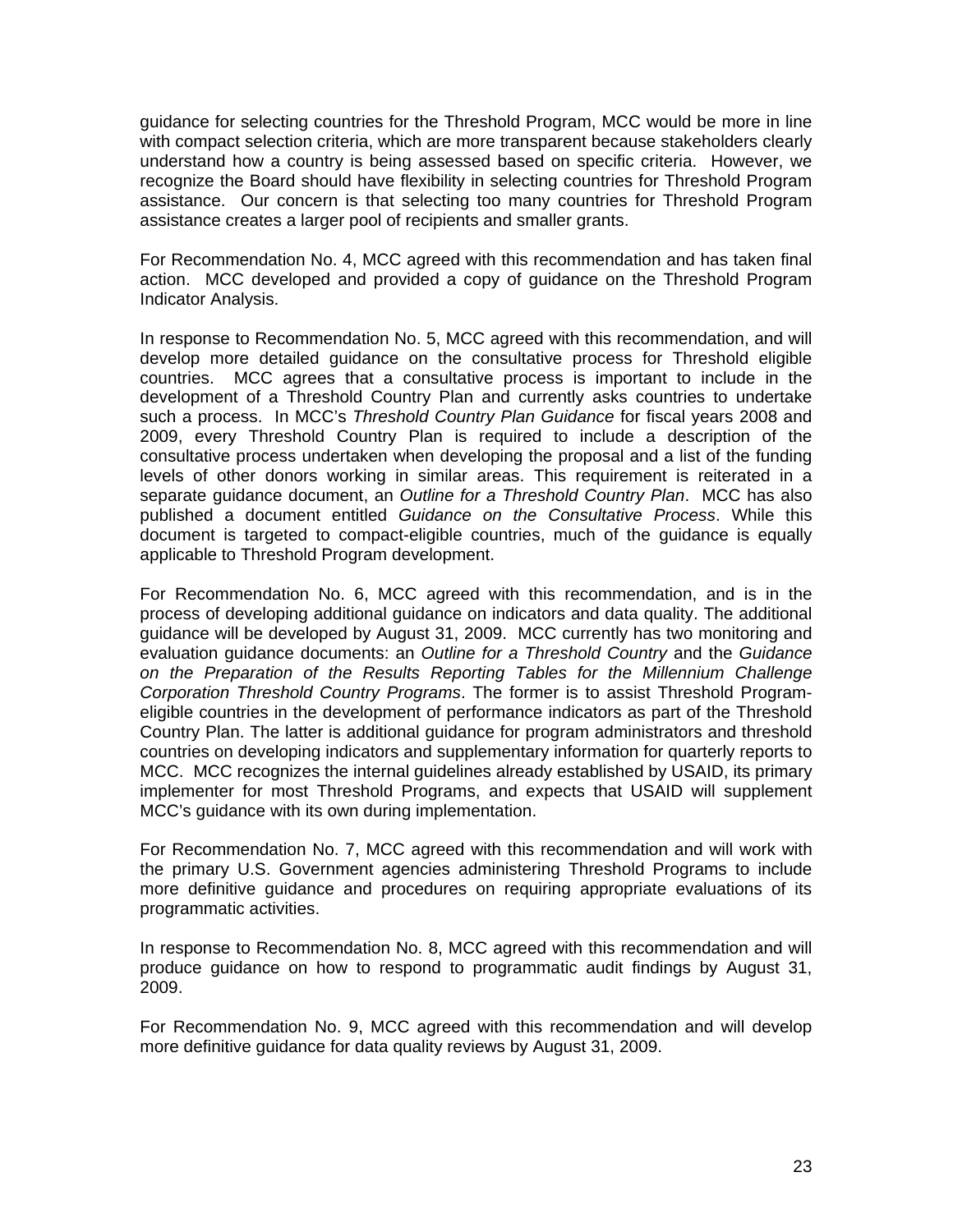## SCOPE AND METHODOLOGY

#### **Scope**

The Office of Inspector General conducted this performance audit of the Millennium Challenge Corporation's (MCC) Threshold Program in accordance with generally accepted Government auditing standards. Those standards require that we plan and perform the audit to obtain sufficient, appropriate evidence to provide a reasonable basis for our findings and conclusions based on our audit objectives. We believe that the evidence obtained provides a reasonable basis for our findings and conclusions based on our audit objectives. The audit reviewed Threshold Program documents from 2005 to January 2009. The audit further reviewed the Threshold Program in Albania, which entered the program on April 3, 2006. Albania's Threshold Program totaled \$13.85 million.

We conducted the audit at MCC headquarters in Washington, DC, and in Tirana, Albania, during a site visit in November 2008. We met with the USAID cognizant technical officer (CTO), the implementing partner tasked with implementing the Threshold Program in Albania, and responsible Albanian Government officials. We also met with nongovernmental organizations (NGOs) in Washington, D.C., and Tirana, Albania.

Of the 17 indicators, we focused on the Control of Corruption indicator because MCC spends approximately 53 percent of the Threshold Program budget on that indicator. We selected Albania for a site visit for two reasons: (1) a country must pass the Control of Corruption indicator in order to be eligible for compact assistance and (2) Albania's Threshold Program focused primarily on the Control of Corruption indicator. To reach conclusions regarding the Threshold Program in Albania, we relied on interviews with MCC staff, the USAID CTO, stakeholders, Albanian Government officials, and the implementing partner. We used these interviews to help assess the success of the Threshold Program in Albania. We also used quarterly progress reports and performance management plans from 2006 through 2008 to determine whether indicators and targets were being met. We also coordinated our work with the Office of Inspector General (OIG) for USAID. The USAID OIG issued a draft report, titled *Audit of USAID's Implementation of the Millennium Challenge Corporation 's Threshold Program*, on March 19, 2009.

We examined the internal control environment by identifying and assessing the relevant controls. We tested for various controls, including supporting documentation, verification of procedures, and guidance. No prior reports had been issued on the Threshold Program in Albania.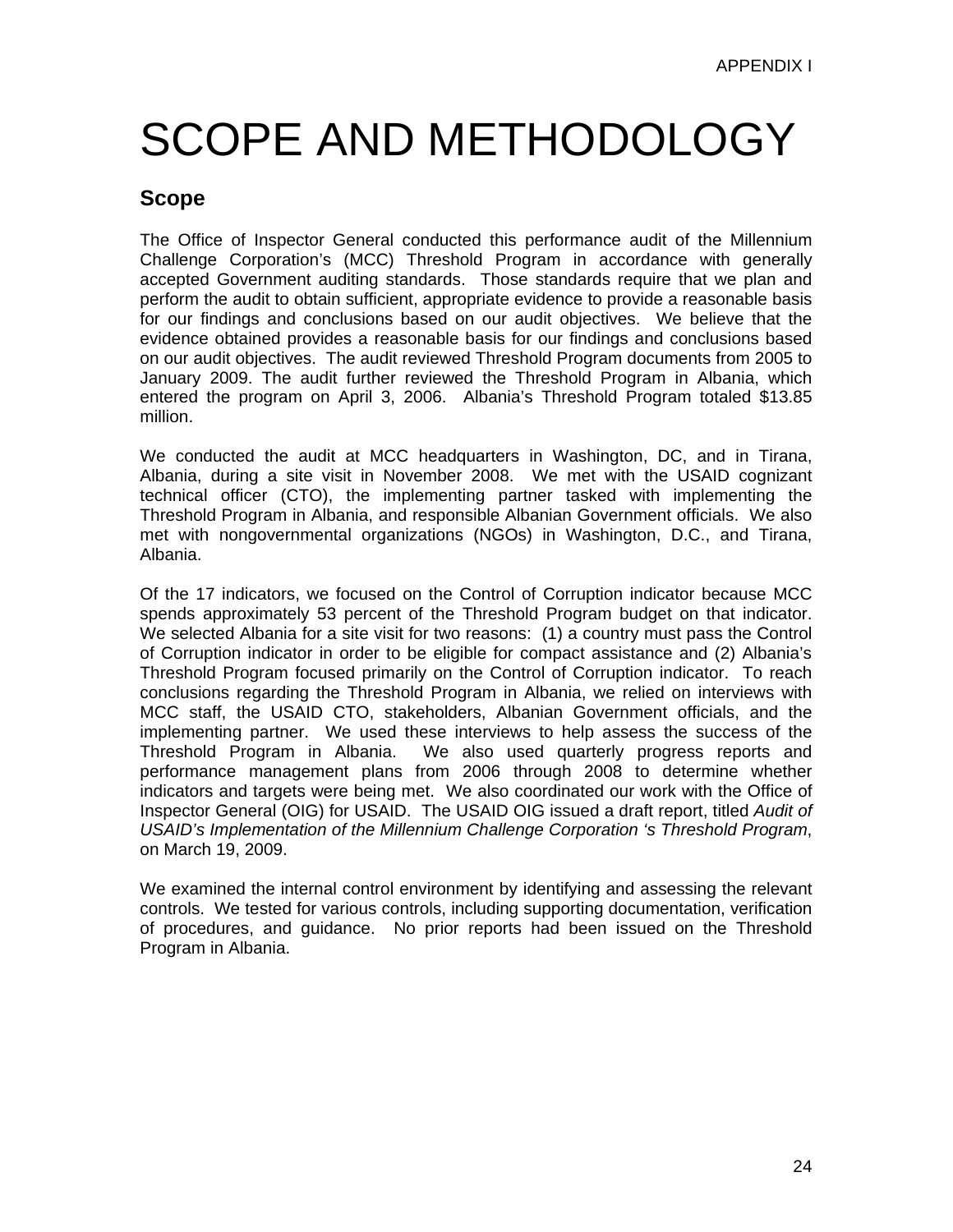#### **Methodology**

To answer the audit objectives, we established audit steps to determine the following:

- Whether MCC's Threshold Program, including its evolution, guidance, funding, country selection process, and results, assisted countries in improving their targeted policy indicators;
- Whether MCC's assistance to a select country in developing its Threshold Program improved the targeted policy indicator;
- Whether MCC provided oversight of the implementation of the program, and what results were achieved by the intervention; and
- Whether the data reported by MCC, USAID, and its implementing partners to the U.S. Congress and the public reflect the progress on the ground.

To conduct these audit steps, we interviewed MCC, USAID, the implementing partner, NGOs, and others to gain an understanding of the overall objectives of the program as well as its achievements and challenges. We then selected a Threshold Program country for detailed testing and verified that the intended results were achieved, which involved reviewing relevant documentation, interviewing officials, and conducting site visits. As part of the testing and review, we interviewed local beneficiaries and end users to determine whether the Threshold Program resulted in improvements and whether the improvements were sustainable. We conducted a detailed examination of supporting documents to verify that intended results were being achieved, to determine whether performance indicator targets were met, and to determine the impact of achieving or not achieving the planned results.

Data quality assessments had not been conducted for the Threshold Program. Although we used existing data for our analysis, we did not perform our own data quality assessments.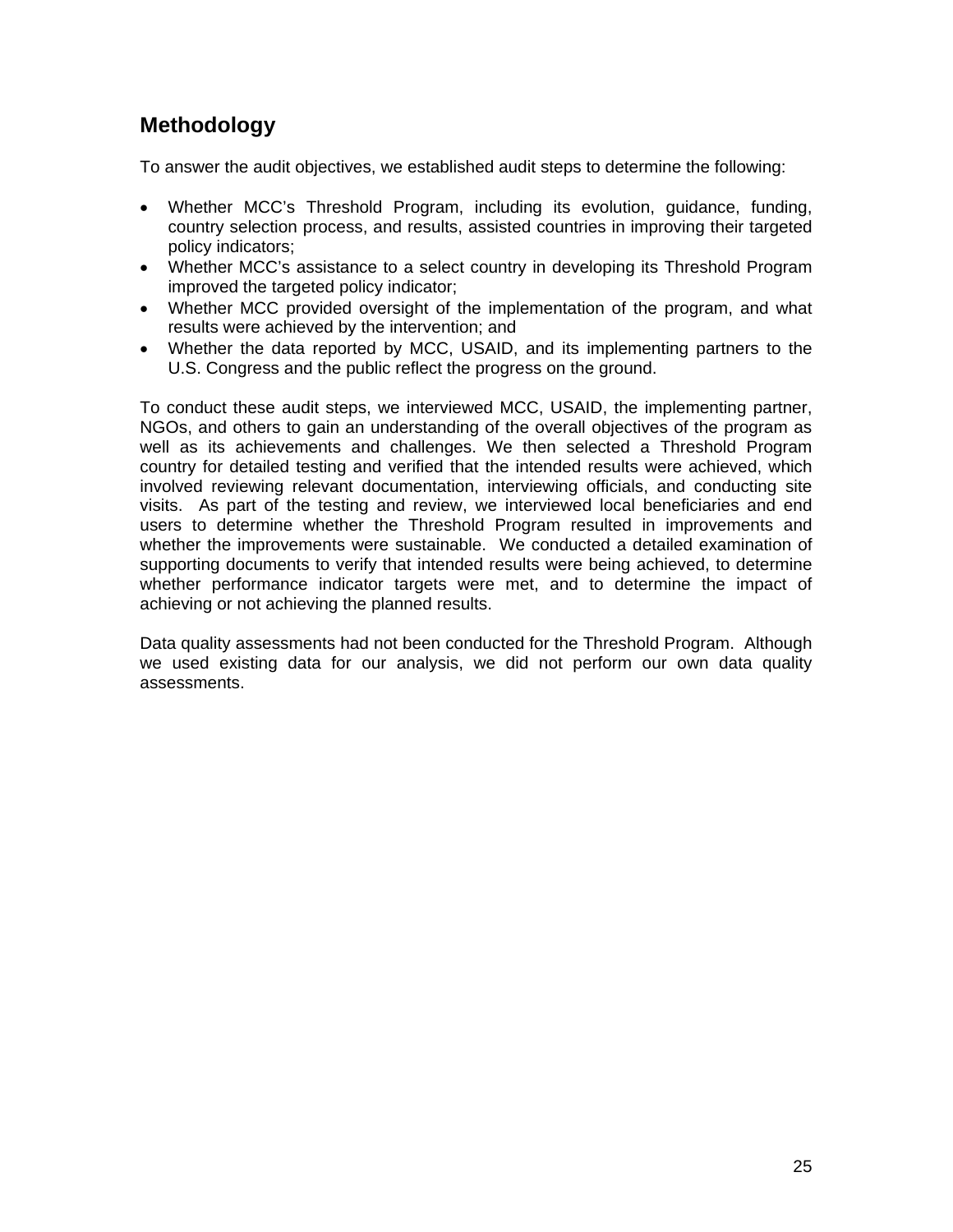### MANAGEMENT COMMENTS



Date: April 7, 2009

- To: Alvin Brown, Assistant Inspector General, Millennium Challenge **Corporation**
- From: Michael Casella, Deputy Vice President, Department of Administration and Finance, Millennium Challenge Corporate /s/
- Regarding: Response to the Draft Report on the Audit of the Millennium Challenge Corporation's Management of the Threshold Program

This memo serves as MCC's management response to the *Draft Report on the Audit of the Millennium Challenge Corporation's Management of the Threshold Program*. MCC appreciates the opportunity to comment on this audit of our Threshold Program.

MCC is dedicated to providing assistance to countries committed to creating a sound policy environment for economic growth and poverty reduction. The Threshold Program was created to help countries -- deemed by MCC's Board of Directors (Board) to be on the "threshold" of receiving compact eligibility -- meet MCC's indicator criteria by providing programmatic support for targeted reforms in areas highlighted by MCC's 17 eligibility indicators. It is important to note, however, that under MCC's authorizing legislation, in addition to considering policy performance, the Board must also consider two other factors when making a determination about a country's compact eligibility: MCC's funding levels, and the opportunity to reduce poverty and generate economic growth in the country. These factors are not addressed in the Threshold Program and, therefore, successful Threshold Program interventions may not always lead to compact eligibility. We therefore concur with the OIG that it would be useful to consider more generally whether the broad objective of helping countries to become eligible, as stated in the legislation, can be achieved exclusively through a programmatic intervention.

Additionally, MCC's eligibility indicators are designed to provide a broad overview of a country's policy performance in three policy areas relative to other countries in its income peer group. Policy performance as measured by these indicators will also reflect a country's efforts outside the Threshold Program, including reforms which may be supported by other donors. MCC recognizes that the cause of changes in scores on many indicators cannot be isolated to a single factor and therefore cannot be attributed solely to MCC's programmatic interventions. This is why MCC takes care to identify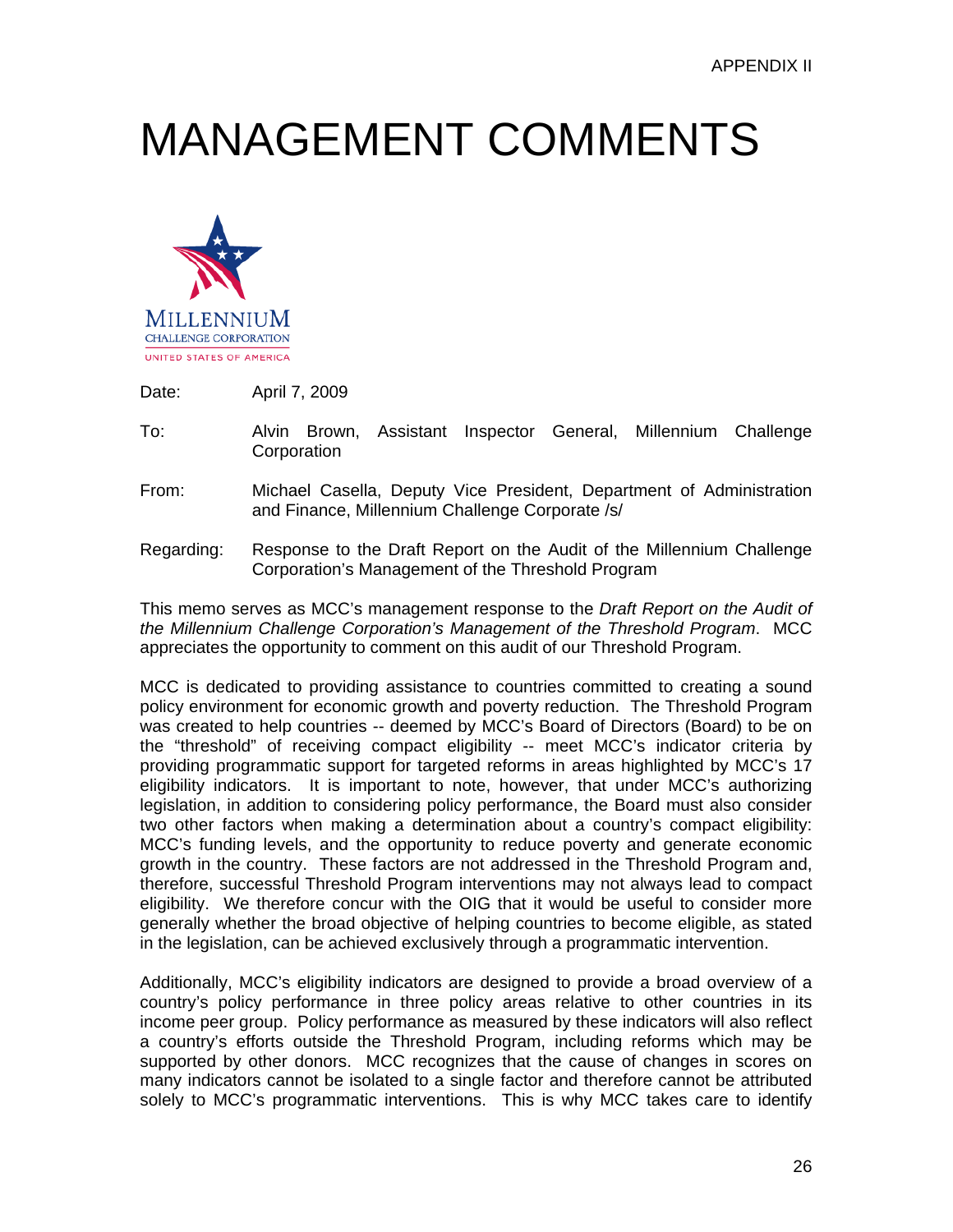subsources that feed into the indicators that can be, and are, tracked to provide important measurements of progress under our program. Due to lags in the data, in many cases the impact that programmatic interventions have on the policy areas measured by the indicators will be reflected in indicator scores only after several years.

Importantly, the audit concludes that while there are limitations to linking the programmatic interventions to movement on the high-level eligibility indicators, such as the World Bank's Control of Corruption indicator, the programmatic interventions did result in the desired outcomes, *viz.,* improved performance in the targeted policy areas. In Albania, the one country program that the OIG examined in depth, the OIG found that "the implementation of the Threshold Country Program did achieve reductions in corruption." We also note that when Albania was originally selected for Threshold eligibility, it was a Low Income Country (LIC). Albania graduated to the Lower Middle Income Country (LMIC) category in FY2005 because its per capita income increased. When Albania graduated, its relative rank among the other countries in its income group was lower than it was as an LIC because competition is more stringent in the LMIC group. However, as the OIG notes, absolute performance has improved; and Albania's rank in the more competitive LMIC category has improved since it graduated.

MCC believes that with a full portfolio of 21 programs, several which have recently concluded, and new leadership on the Board, it is an opportune time to conduct a review of the Threshold Program. Due to the varying breadth of activities, countries and implementers MCC agrees that more definitive guidance on the program, its intentions, and measures of success would be beneficial. Our responses listed below describe how we intend to address the findings and recommendations in the audit report.

*Recommendation No. 1:* The audit recommends that MCC "evaluate the effectiveness of the Threshold Program in regards to assisting countries in becoming compact eligible."

MCC concurs with this recommendation and agrees that a review of the Threshold Program is appropriate and would be beneficial to MCC and other stakeholders. MCC has initiated a review of the Threshold Program and will submit its analysis to the Board in June 2009.

*Recommendation No. 2:* The audit recommends that MCC "develop policy guidance on performance monitoring with a particular focus on the policy indicators, which describes the limitations, where they exist, of measuring the Millennium Challenge Corporation's impact and establishes standard language for use in the Millennium Challenge Corporation's decisional documents on these limitations."

MCC concurs with the recommendation and agrees that when there are limitations in measuring the impact of programmatic interventions on policy indicators it will consistently and explicitly inform decision-makers of these limitations in its decisional memoranda. MCC currently makes explicit in decisional documents the limitations of measuring the impact of programmatic interventions on policy indicators. We believe that this fully informs our decision-makers on this issue, and we will develop guidance to ensure that this practice continues to be consistently applied.

**Recommendation No. 3:** The audit recommends that MCC "develop more definitive guidance for selecting countries for the Threshold Program*.*"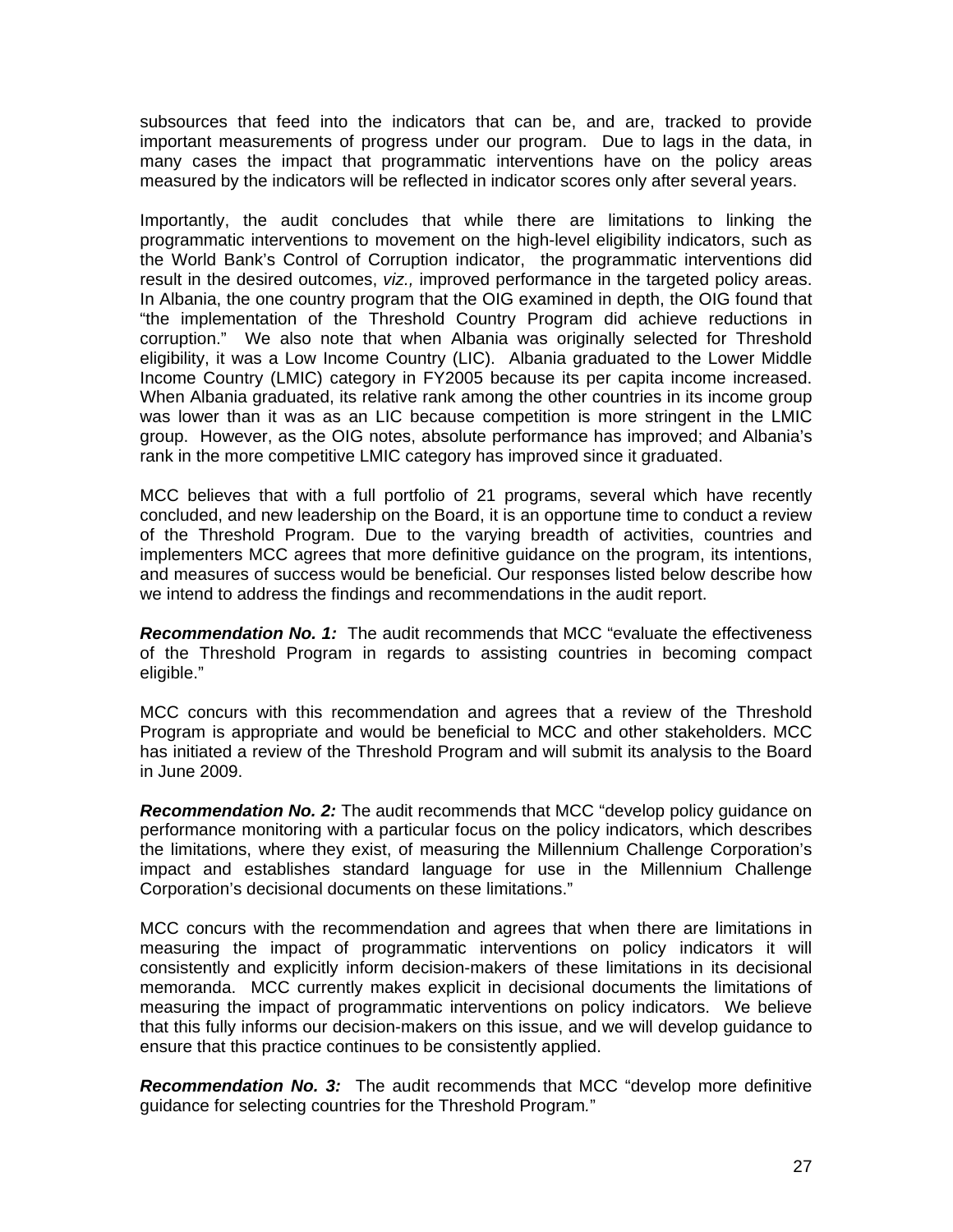MCC does not concur with this recommendation. MCC's authorizing legislation provides a significant degree of flexibility to the Board regarding the selection of Threshold eligible countries by not requiring definitive standards and benchmarks. Although these specific measurements are not required, MCC agrees that certain elements should be consistently considered during an eligibility review. The Board's selections of threshold countries have resulted in a range of partner countries, some of which are further away from qualifying for compact eligibility than others.

MCC currently recommends that the Board consider the following five factors when reviewing Threshold Program eligibility: the number of policy areas that need to be addressed, the type of policy reforms necessary, the degree of improvement needed, the government's commitment to and positive trends on reform, and whether MCC's assistance will improve the country's policy performance. These factors were introduced in fiscal year 2008 and are currently being used. Developing more definitive guidance or criteria would reduce the flexibility provided to the Board in the Millennium Challenge Act, and MCC does not believe that reducing this flexibility is either necessary or advisable.

*Recommendation No. 4:* The audit recommends that MCC *"*develop policy guidance on the Threshold Program Indicator Analysis, including the process for developing the Indicator Analysis, its use by the country as a tool in identifying projects and documenting the results, and the Millennium Challenge Corporation's use of the Indicator Analysis as part of its review on a country's proposal."

MCC concurs with this recommendation and has developed guidance on the Threshold Program Indicator Analysis. We have attached a copy for your reference.

*Recommendation No. 5:* The audit recommends that MCC "develop policy guidance on a consultative process and its use in developing Threshold Country Plans."

MCC concurs with this recommendation, and will develop more detailed guidance on the consultative process for Threshold eligible countries.

MCC agrees that a consultative process is important to include in the development of a Threshold Country Plan and we currently ask countries to undertake such a process. In MCC's *Threshold Country Plan Guidance* for fiscal years 2008 and 2009, we required every Threshold Country Plan to include a description of the consultative process undertaken when developing the proposal and a list of the funding levels of other donors working in similar areas. This requirement is reiterated in a separate guidance document, an *Outline for a Threshold Country Plan*. MCC has also published a document entitled *Guidance on the Consultative Process*. While this document is targeted to compact-eligible countries, much of the guidance is equally applicable to Threshold Program development.

**Recommendation No. 6:** The audit recommends that MCC "develop Monitoring and Evaluation guidelines for the Threshold Program that sets forth requirements for developing good quality indicators."

MCC concurs with this recommendation, and is in the process of developing additional guidance on indicators and data quality. The additional guidance will be developed by August 31, 2009.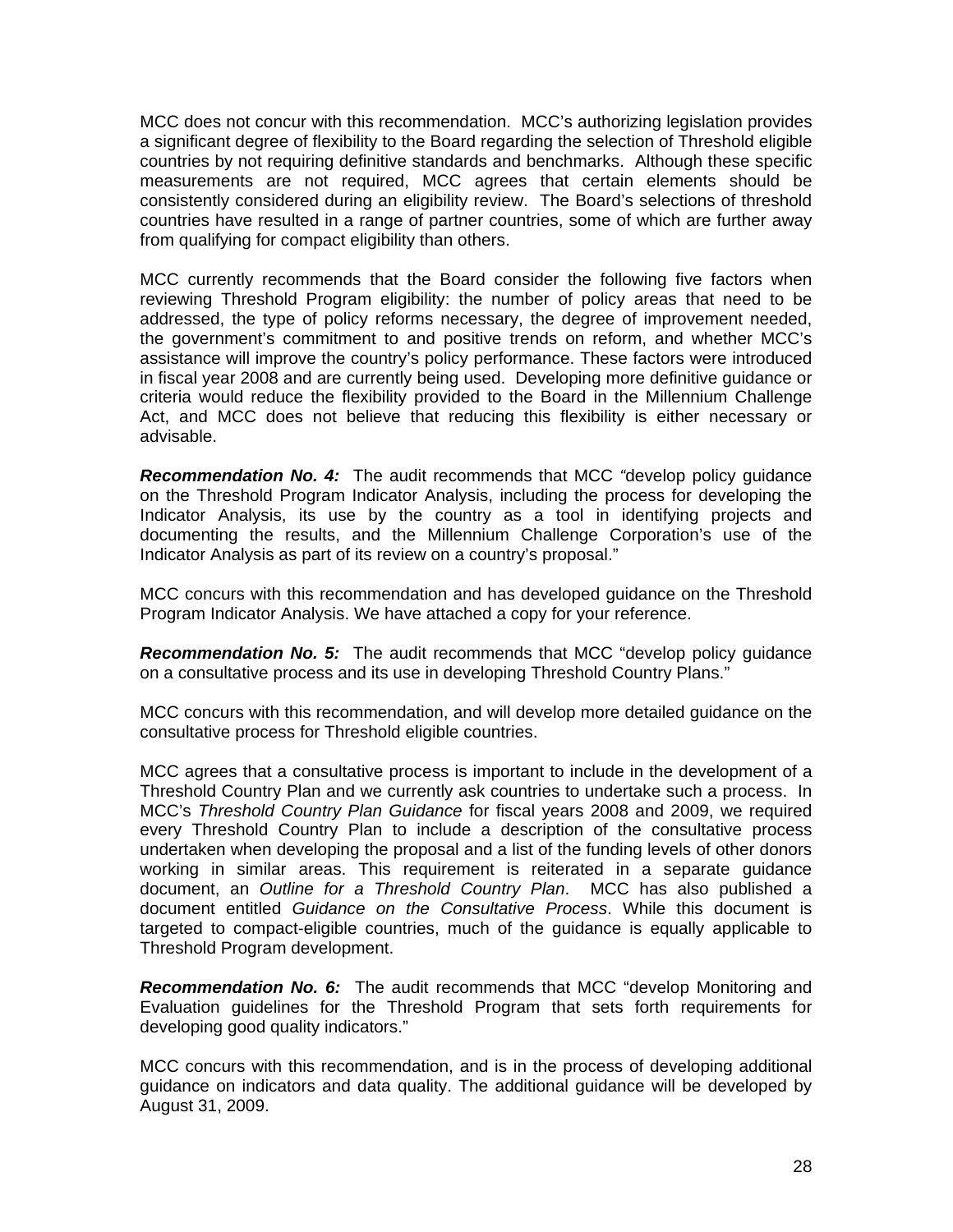MCC currently has two monitoring and evaluation guidance documents: an *Outline for a Threshold Country* and the *Guidance on the Preparation of the Results Reporting Tables for the Millennium Challenge Corporation Threshold Country Programs*. The former is to assist Threshold Program-eligible countries in the development of performance indicators as part of the Threshold Country Plan. The latter is additional guidance for program administrators and threshold countries on developing indicators and supplementary information for quarterly reports to MCC.

MCC recognizes the internal guidelines already established by USAID, our primary implementer for most Threshold Programs, and expects that USAID will supplement MCC's guidance with its own during implementation.

*Recommendation No. 7:* The audit recommends that "when a Threshold Program involves an information technology system that is key to the success of the program, the Millennium Challenge Corporation's vice president, Department of Policy and International Relations, require an information technology audit be performed when appropriate to ensure functionality and sustainability of the information technology system."

MCC concurs with this recommendation and will work with the primary U.S. Government agencies administering Threshold Programs to include more definitive guidance and procedures on requiring appropriate evaluations of our programmatic activities.

*Recommendation No. 8:* The audit recommends that MCC "develop a policy and procedures to ensure that audit recommendations, including those made in information technology audits, will be corrected in a timely manner."

MCC concurs with this recommendation and will produce guidance on how to respond to programmatic audit findings by August 31, 2009.

*Recommendation No. 9:* The audit recommends MCC "develop guidance requiring data quality assessments be performed at an appropriate time during a country's Threshold Program."

MCC concurs with this recommendation and will develop more definitive guidance for data quality reviews by August 31, 2009.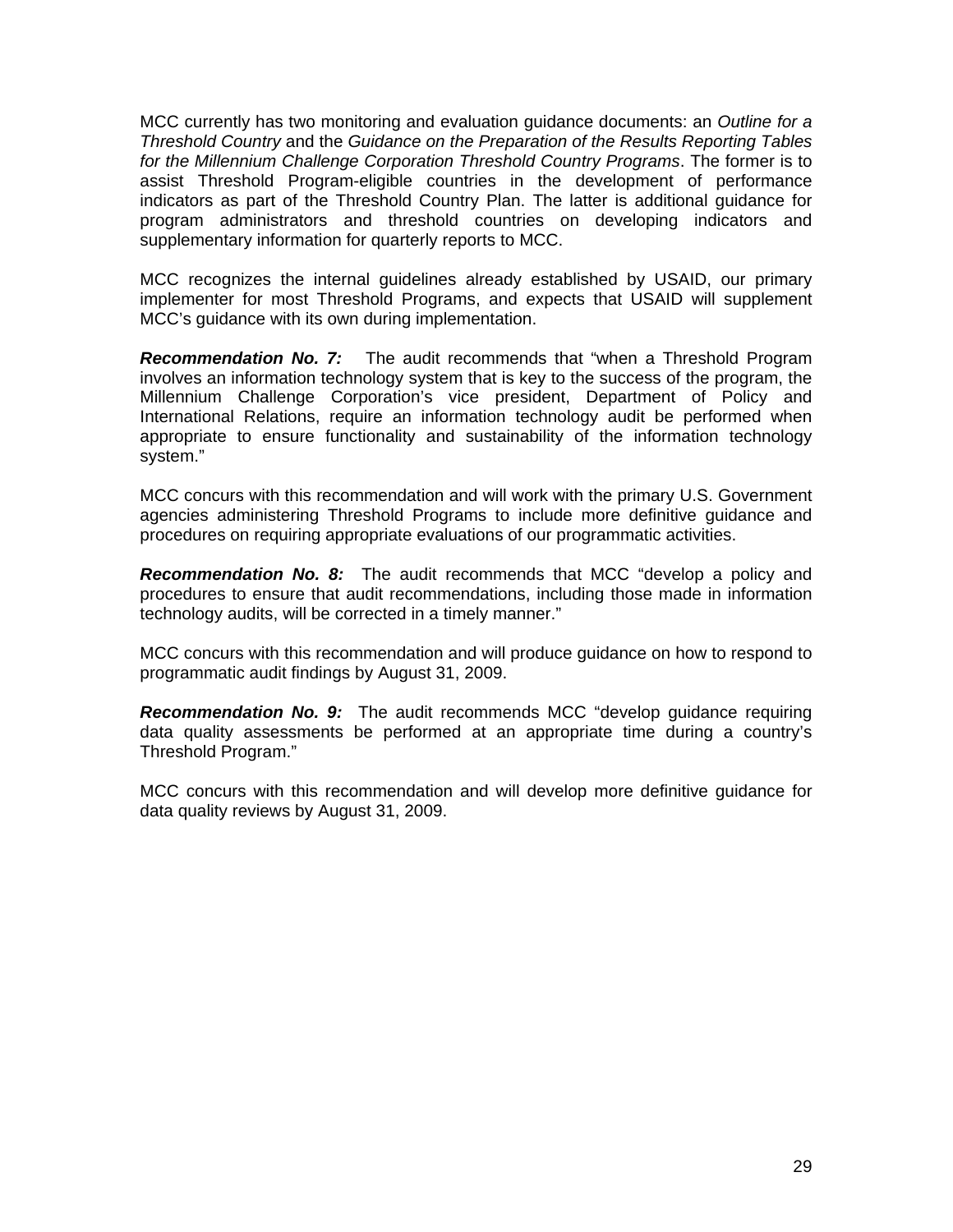### THRESHOLD PROGRAM **COUNTRIES**

|                | <b>Threshold Program</b> | Program    | <b>Threshold Start Date</b> | <b>Threshold End Date</b> |
|----------------|--------------------------|------------|-----------------------------|---------------------------|
| Country        |                          | Amount     |                             |                           |
|                |                          | (millions) |                             |                           |
| 1              | <b>Burkina Faso</b>      | \$12.9     | July 22, 2005               | September 30, 2008        |
| $\overline{2}$ | Malawi                   | 20.9       | September 23, 2005          | September 30, 2008        |
| 3              | Albania                  | 13.9       | April 3, 2006               | November 15, 2008         |
| 4              | Tanzania                 | 11.2       | May 3, 2006                 | December 30, 2008         |
| 5              | Paraguay                 | 34.6       | May 8, 2006                 | May 31, 2009              |
| $\overline{6}$ | Zambia                   | 22.7       | May 22, 2006                | February 28, 2009         |
| $\overline{7}$ | Philippines              | 20.7       | July 26, 2006               | May 29, 2009              |
| 8              | Jordan                   | 25.0       | October 17, 2006            | August 29, 2009           |
| 9              | Indonesia                | 55.0       | November 17, 2006           | September 30, 2009        |
| 10             | Ukraine                  | 45.0       | December 4, 2006            | September 30, 2009        |
| 11             | Moldova                  | 24.7       | December 15, 2006           | September 30, 2009        |
| 12             | Kenya                    | 12.7       | March 23, 2007              | September 30, 2009        |
| 13             | Uganda                   | 10.4       | March 29, 2007              | December 31, 2009         |
| 14             | Guyana                   | 6.7        | August 23, 2007             | February 23, 2010         |
| 15             | São Tomé and             | 7.4        |                             |                           |
|                | Príncipe                 |            | November 9, 2007            | January 31, 2010          |
| 16             | Kyrgyz Republic          | 16.0       | March 14, 2008              | June 30, 2010             |
| 17             | Niger                    | 23.0       | March 17, 2008              | September 30, 2011        |
| 18             | Peru                     | 35.6       | June 10, 2008               | January 31, 2010          |
| 19             | Rwanda                   | 24.7       | September 24, 2008          | December 31, 2011         |
| 20             | Albania Stage II         | 15.7       | September 29, 2008          | February 28, 2011         |
| Total          |                          | \$438.8    |                             |                           |

Source: OIG based on Millennium Challenge Corporation data.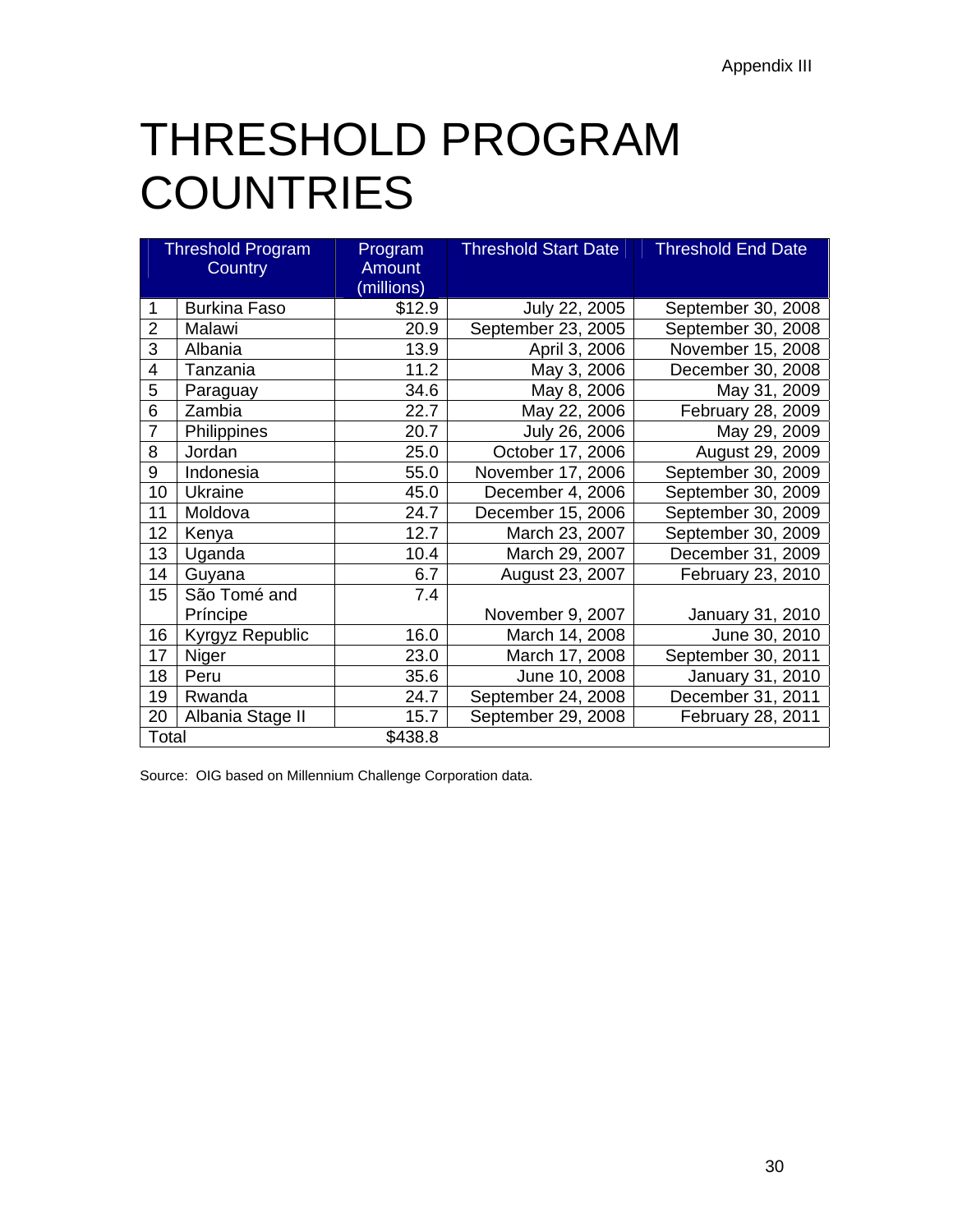### THRESHOLD PROGRAM FUNDS BY POLICY INDICATOR (FY 2008)



Source: OIG based on Millennium Challenge Corporation data (Control of Corruption indicator - rounded).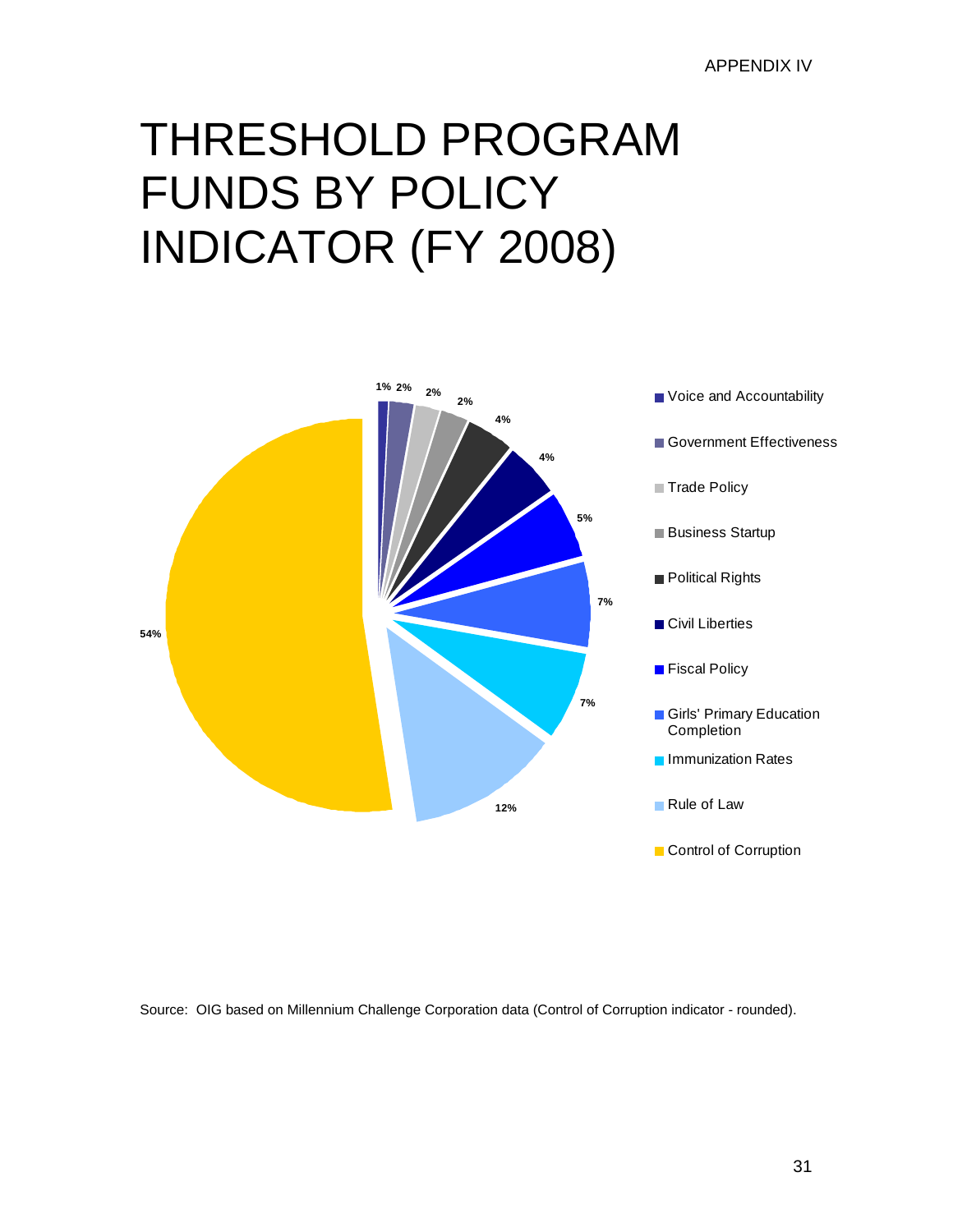### COMPACT STATUS DURING THRESHOLD PROGRAM



Notes: MCC awarded Burkina Faso a compact in July 2008. Ukraine was determined to be compact ineligible in December 2008.

Source: OIG based on Millennium Challenge Corporation data.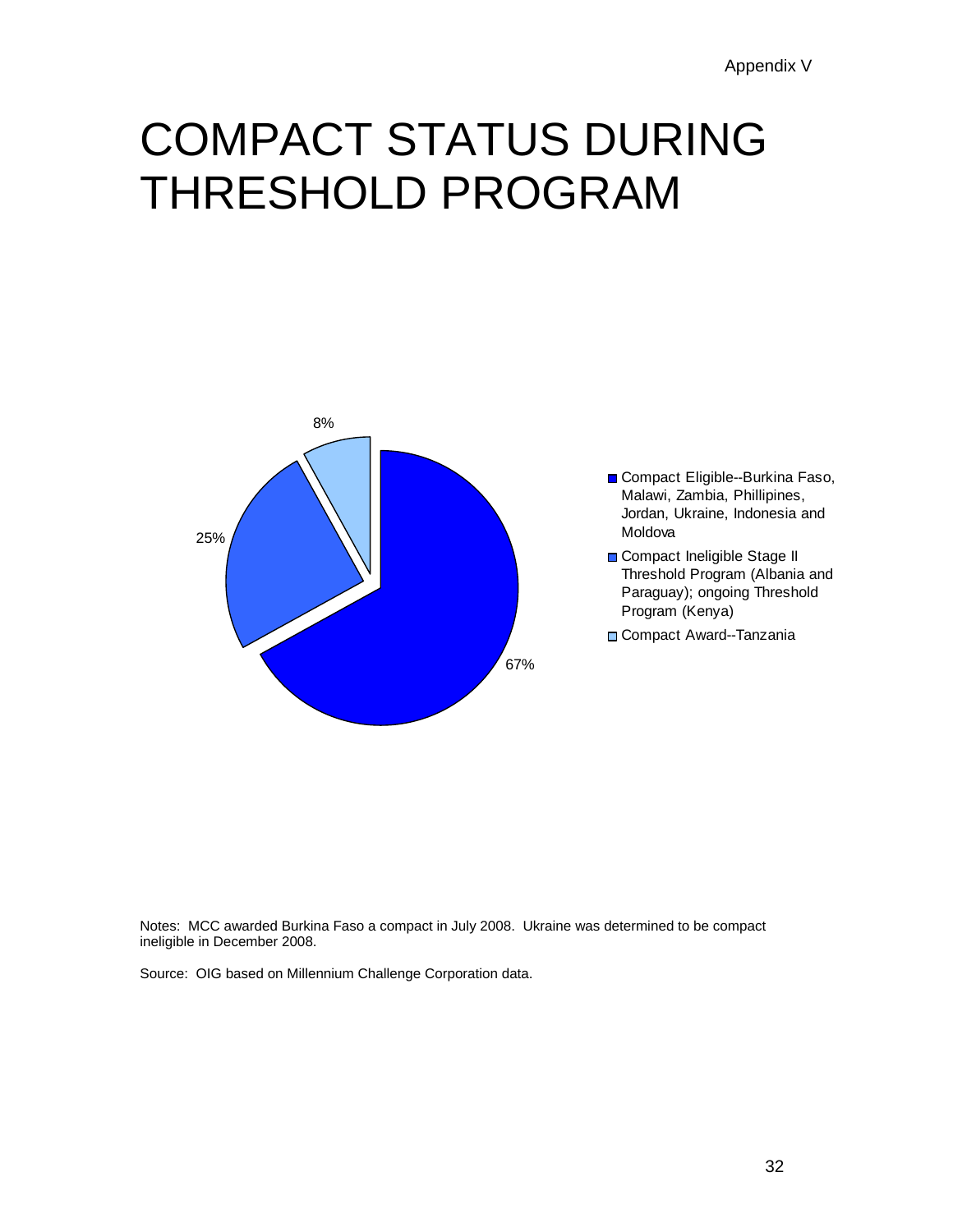### Number of Months Threshold Countries Became Compact Eligible Before or After Signing SOAG



The Strategic Objective Grant Agreement (SOAG) states that the completion date of a Threshold Program is the date the parties estimate that all activities necessary to achieve the objective and results will be completed. Therefore, a Threshold Program can be longer than 24 months but typically less than 3 years.